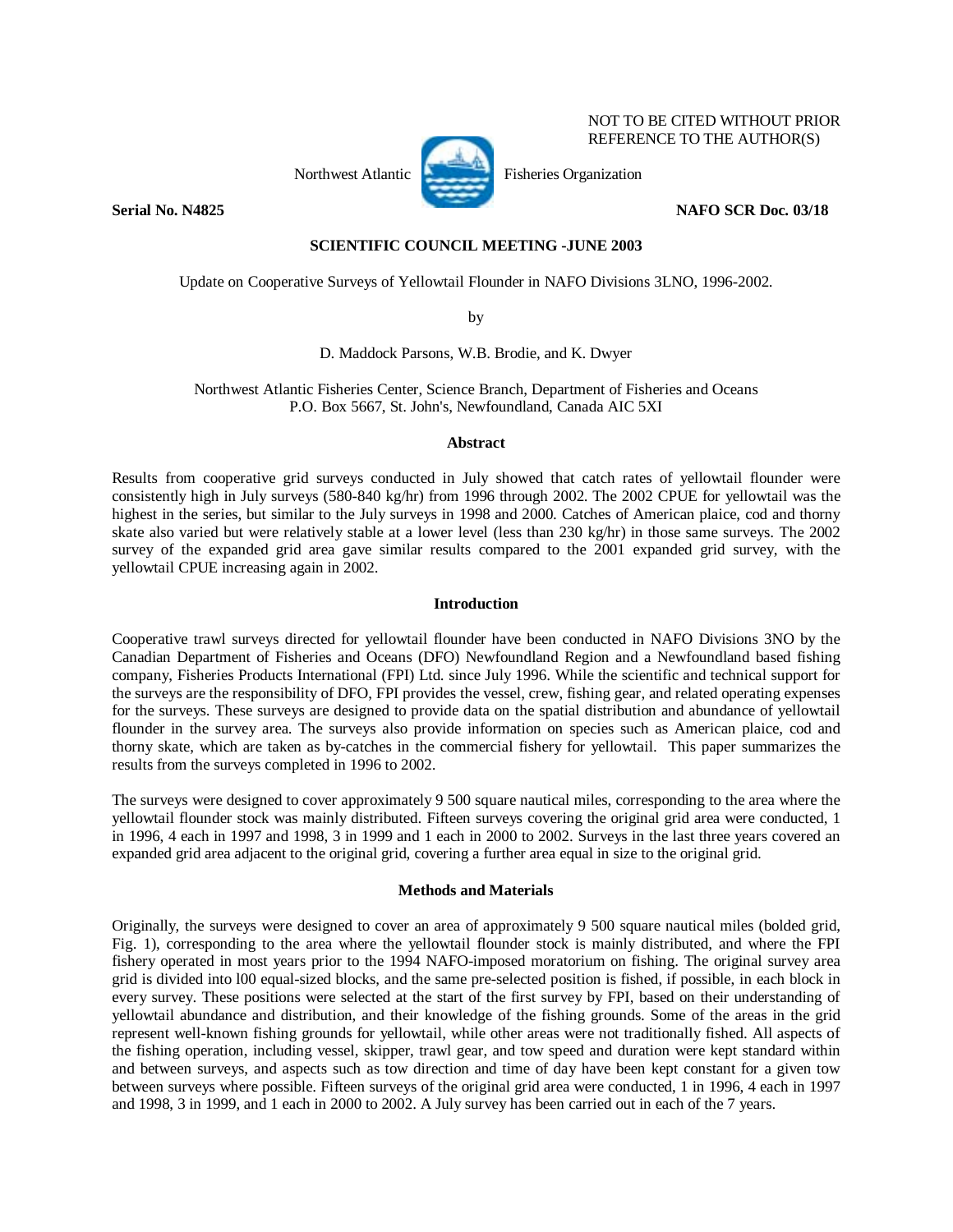In 2000, the grid area was expanded to cover an additional 100 blocks, an area equal in size and adjacent to the original grid (Fig. 1). Additional coverage was added in each of Divisions 3L, 3N, and 3O. This expansion was necessary so that the survey would cover a larger portion of the yellowtail flounder stock, which has expanded its range since the start of the grid survey series in 1996. Blocks in the expanded grid area are identified by row and column, with the exception of the labelled blocks. This expanded grid was surveyed immediately following the July survey of the original grid, using the same vessel and fishing protocols.

The vessel used in all surveys to date was the *Atlantic Lindsey*, a 44 m total length, 665 G.R.T., 1500 HP commercial stern trawler in FPI's Newfoundland fleet. The fishing gear used is an Engel (96) 145 Hi-Lift otter trawl, with rockhopper footgear, and is reflective of trawls historically used by FPI in the yellowtail fishery (see Walsh and McCallum 1999 for details). Brodie et al. (1997) give an in-depth comparison of this trawl used onboard the *Atlantic Lindsey* with the standard survey gears (Enge1 145 Hi-Lift otter trawl, and Campelen 1800 shrimp trawl) used by the DFO institute, Northwest Atlantic Fisheries Center (NAFC). There are major differences in the footgear, sweep/bridle lengths and mesh size. Unlike trawls used in research vessel ( r.v.) surveys, no small mesh liner was used in the 156mm codend of this commercial trawl. All trawl components were measured prior to use, to ensure consistency within and between trips. Trawl performance was monitored with SCANMAR during each fishing set, which is one-hour in duration at a speed of 3.0 knots (see Walsh and McCallum 1999).

Catch numbers and weights of all yellowtail flounder in the catch of each set were recorded. Similar catch data on other species such as American plaice, cod and thorny skate were also collected, along with biological sampling (size and maturity) data for yellowtail. Some temperature data have been collected using XBT's. Results from the original grid surveys are also compared with data from spring and fall stratified random surveys done by DFO (Walsh et al. 2000). Results from the expanded grid area are reported separately in this paper.

### **Results and Discussion**

*Catches from the original grid surveys:* In the surveys of the original grid, between 50 and 89 fishing sets were conducted during each survey (Table 1a). For yellowtail, plaice, cod and thorny skate, catch weights per tow in every March survey were lower than in other surveys (Table 1a, Fig.2). Considering just the July surveys (Fig. 4) no obvious trend in catch rates is seen in the original grid area, although CPUE for yellowtail and A. plaice follow the same pattern, with the exception of 1996-97. NAFO division 3N shows higher catches of yellowtail and plaice than division 3O in the July surveys, but lower catch rates of cod (Fig. 5). Overall, yellowtail and A. plaice CPUE were highest in July of 1998 and July of 2002, and yellowtail was lowest (excluding March data) in May-June of 1999 (Table 1, Fig. 2).

Overall, 12 common blocks were fished in the 15 trips following the original grid design. To investigate the bycatch of American plaice, the ratio of American plaice to yellowtail flounder was calculated in the common blocks fished in all fifteen surveys (Table 2). Several sets produced by-catch ratios less than 5% (highlighted), but no block consistently produced by-catch ratio of less than 5%, the current by-catch limit in the Canadian fishery for yellowtail. Furthermore, the overall mean by-catch for all but one block exceeded the 5% by-catch ratio, although one other block was also at 5%. Excluding the ratios from the March 1999 survey, the majority of catches with a bycatch less than 5% occurred in the central portion of the grid (bounded by F4-H7). Largest by-catches of plaice are found in the southwest corner of the grid in Div 30.

The July surveys (conducted from 1996 through 2002) have 39 common blocks. Tables 3 and 4 give catch rates for yellowtail flounder and American plaice in these common blocks. By-catch ratios of less than 5% are most frequently found in the central portion of the grid (Table 5), and four blocks have an average American plaice bycatch ratio equal to or lower than 5%. Another seven blocks had plaice to yellowtail ratios between 5 and 10% on average.

Figure 10 also gives an indication of the distribution of yellowtail catches and American plaice by-catch. For each July survey, blocks fished are marked to indicate whether or not the catch criterion of >700 kg/hr was met ( $\checkmark$  or  $\checkmark$ ). A shaded block indicates that for that level of yellowtail catch, the by-catch of American plaice was less than 5% (plots on the left) or 10% (plots on the right). Blank blocks were not fished. Figure 11 shows the same information for yellowtail catches greater than 500 kg/hr. Many of the blocks surveyed met this yellowtail catch criteria and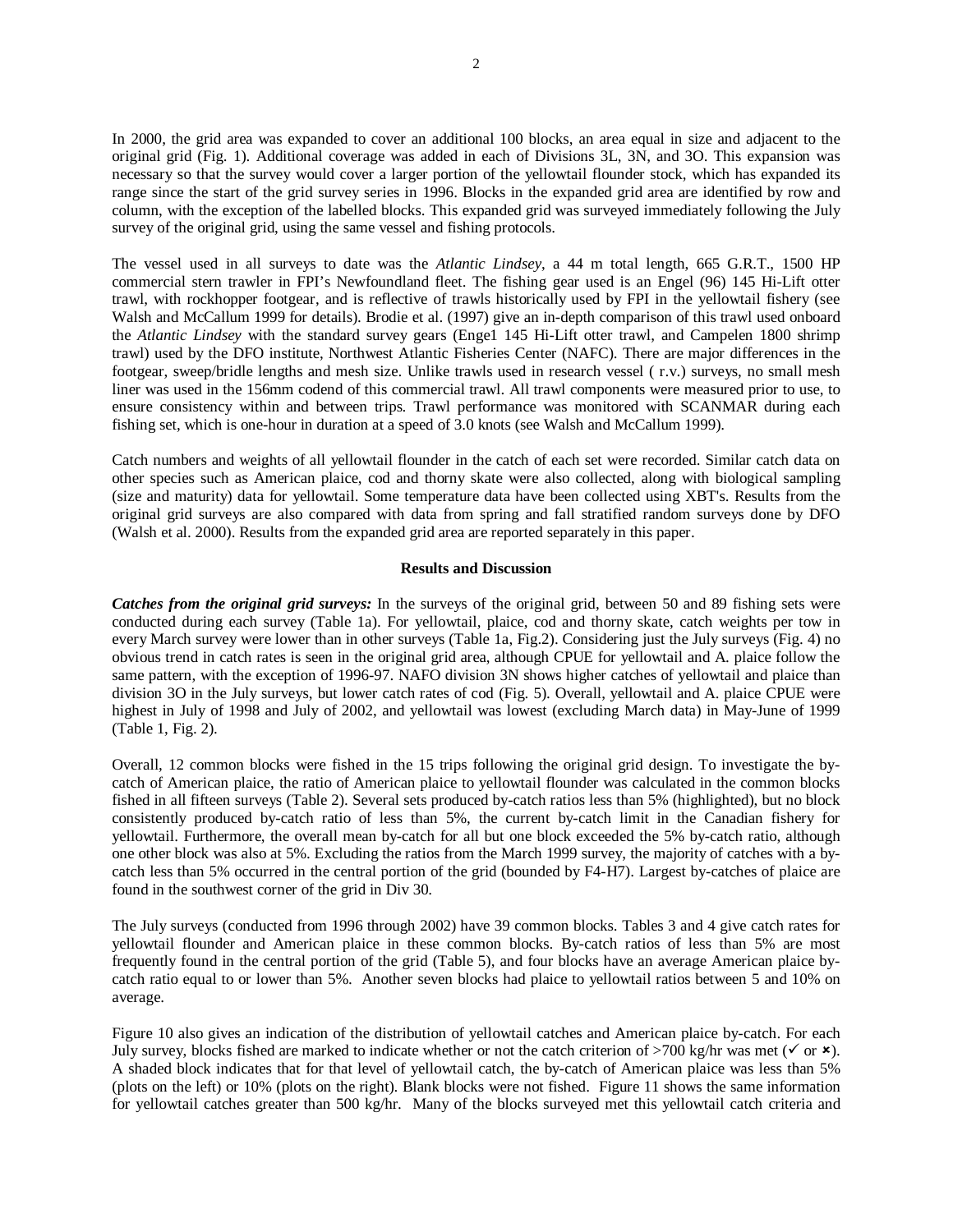2000 had the fewest with American plaice by-catch below 5% or 10%. In July 2002, seven sets had yellowtail catches above 700 kg and A. plaice by-catch below 5%, while 21 sets had yellowtail catches above 700 kg and bycatch of A. plaice at 10% or less. This represented an increase from the numbers of sets in 2001which met these criteria (5 sets at 5% or less, 17 sets at 10% or less).

*Catches from the expanded grid area:* Catch data from the expanded grid area, surveyed for the first time in August 2000, are included in Table 1b and Figure 3. Catch rates in the expanded grid area have remained relatively constant for each of the four species examined in the three years surveyed (Fig. 3) Catches of the main species were lower in the expanded grid compared to the original grid, with the exception of cod in 2001. Mean catch weight of yellowtail was higher than that for cod and American plaice in both grid areas. The ratio of American plaice to yellowtail catch was less than 5% in two blocks in the expanded grid area in 2002 (Table 2b). Distributions of the catches of 4 species from the 2001 and 2002 surveys are shown in Figs 6-9. No major changes in distribution or CPUE of any of these species are apparent from 2001 to 2002, although average CPUE of yellowtail in the expanded grid area increased by about 10% in 2001 and 2002.

*Length Composition:* Length composition of male and female yellowtail caught during the 15 surveys are shown in Fig. 12. In all surveys, less than 2% of fish captured were smaller than 26 cm in length and less than 11% of the catch was composed of individuals less than 30cm in length (Table 6). Typically, yellowtail 26-46 cm in length make up the bulk of the length frequencies of the catches and furthermore, female frequencies tended toward larger sizes than male frequencies in all surveys. The percentage of yellowtail above 40 cm in length has been at the lowest levels in the most recent surveys. Otoliths were not collected during the grid surveys and therefore age compositions have not been calculated at this time.

The male portion of the catch is given on each of the length frequency plots and is summarized in Figure 13. March surveys show a higher percentage of males in the catch than surveys at other times, and a slight decline in male composition is apparent over the time series.

*Comparison of results with research vessel data:* The distribution of yellowtail from the 11 stratified random research vessel surveys conducted by DFO with the Campelen trawl in Div. 3LNO from 1995-2000 (6 fall surveys and 5 spring) was shown in Maddock et al. (2000 and 2001). Results from the 2002 surveys are shown in Fig 14, and compared with the mean numbers per tow from 2001. The grid, which is not part of the design of the DFO r.v. surveys, is superimposed on these plots, and in most surveys, the majority of the yellowtail is caught within the boundaries of the grid. There was a decline in the percentage of yellowtail found in the original grid from 1996 to 2000 in the spring, and from 1995-2001 in the fall (Table 7). In the first four surveys (fall 95 to spring 97), between 80 and 90% of yellowtail were located within the grid. Since then, less than 81% of yellowtail in any survey were located in the grid area. The lowest values occurred in the fall surveys during 2000 and 2001, when only 40 - 47% of yellowtail in the surveys were found within the grid. Spring 2002 percentages were similar to 2001 (between 74 and 80%), while fall 2002 percentages increased to levels similar to 1998.

Data from the 2000-2002 spring and fall DFO surveys were also superimposed on the expanded grid, used for the first time in the grid surveys in 2000. For the spring surveys, about 80 - 90% of yellowtail were contained within the expanded grid boundaries, with the 2002 percentage being the lowest (Table 8). During the 2000 and 2001 fall surveys, only 56-67% of yellowtail were found inside the expanded grid, although this increased to about 80% in 2002. Most yellowtail outside the expanded grid, both in spring and fall, were located to the south.

Overall, these observations are consistent with observed increases in the area of distribution of yellowtail flounder in recent years, as seen in both the survey and commercial fishery data. These increases in the range of distribution are also consistent with increases in stock size since the late 1990's, following reductions in stock size and distribution range in the early to mid 1990's (Brodie et al. 1998).

*Observations on sexual maturity of yellowtail:* In all surveys thus far, with the exception of November 1998, observations on sexual maturity of yellowtail have been collected. These were generally obtained at sea by sampling 300-400 fish from each of 2 fishing sets per day, although the March 1998 data were collected from port samples immediately following the survey. Fig. 15 indicates that on average, about 78% of the female yellowtail caught was mature, and that there was a slight increasing seasonal trend in the 4 surveys in 1997 and the 3 in 1999. The July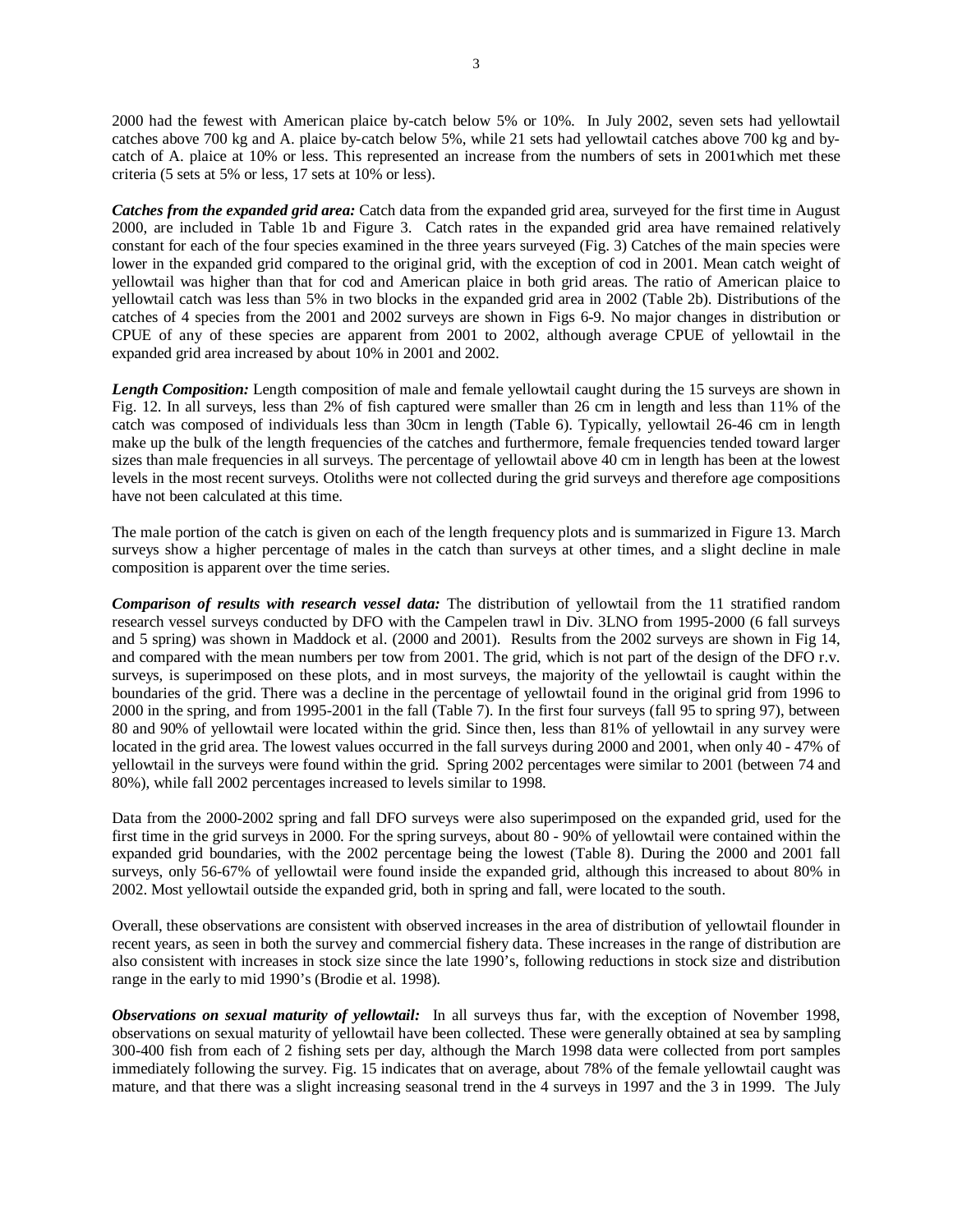1999 survey had the highest percentage of mature females in the time series of July surveys (Fig. 16), while the proportion mature from the 1999 – 2002 surveys was higher than that from 1996 to 1998.

A closer look at the data from the 7 July surveys (Fig. 17) showed that most mature females had spawned prior to the surveys, particularly in 1997-2000. The July 1997 survey had the highest percentage of females judged to be maturing following a recent spawning (Sp. P Mat AN), and the lowest percentage of females with hydrated eggs (Mat B and Mat C stages). This suggests that spawning may have been earliest in 1997, although mean bottom temperature in depths <100 m on the Grand Bank during spring 1997 was the lowest in the years covered by the grid surveys (Colbourne and Bowering 2001). The high percentage of spent females in 1999 corresponds with the highest mean temperature (<100 m bottom depth) in spring surveys of this area since 1983. In 1996, 2001, and 2002, it appears that spawning had not been completed in the grid area by July, as evidenced by the higher number of females either with hydrated eggs or eggs in pre-spawning condition (Mat A stage). In these 3 years, similar numbers of mature females were judged to be in pre-spawning and spawning condition. The percentage of spent females in 2002 was similar to the value seen in 2001, and combined with the high percentage of pre-spawning females (Mat A,B,C) in these two years, suggests that spawning may have been later in 2001 and 2002 than in 1997- 2000. Mean temperatures at <100 m bottom depth in DFO's spring surveys of 2001 and 2002 were lower than in 1998-2000, but higher than in 1997.

### **Conclusions**

Cooperative surveys between DFO and FPI in Divisions 3LNO indicate that CPUE for yellowtail flounder in the July surveys of the original grid have been around 600-800 kg/hr, and have averaged about 800 kg/hr in the last 3 surveys (2000-02). American plaice CPUE ranged from 100 to 230 kg/hr in the July surveys, averaging about 210 kg/hr in the last 3 surveys. Overall catch rates in the expanded grid surveys are slightly lower for all species considered when compared to the original grid. CPUE of cod and A. plaice are similar from 2000 to 2002, while CPUE for thorny skate and yellowtail increased in this period.

### **References**

- Brodie, W.B., S.J. Walsh and D.B. Atkinson 1998. The effect of stock abundance on range contraction of yellowtail flounder on the Grand Bank of Newfoundland in the Northwest Atlantic from 1975 to 1995. J. Sea Res. 39: 139-152
- Brodie, W.B., S.J.Walsh, , and D.Orr. 1997. Results of surveys directed at yellowtail flounder in NAFO Divisions 3NO, conducted on a Canadian commercial trawler. NAFO SCR Doc. 97/31, Ser. No. N2863, 23 p.
- Colbourne, E.B. and W.R. Bowering. 2001. Recent Trends in Bottom Temperatures and Distribution and Abundance of Yellowtail Flounder (*Limanda ferruginea*) in NAFO Divisions 3LNO During the Spring and Fall. NAFO SCR Doc. 01/32, Ser. No. 4409.
- Maddock Parsons, D., W.B. Brodie and M. Simpson. 2001. Update on Cooperative Surveys of Yellowtail flounder in NAFO Divisions 3NO, 1996-2000, Including an Expanded Survey in Divisions 3LNO in 2000. NAFO SCR Doc. 01/70, Ser. No. 4448.
- Maddock Parsons, D., W.B. Brodie, D. Power and S.J. Walsh. 2000. Update on Cooperative Surveys of Yellowtail Flounder in NAFO Divisions 3NO, 1996-1999. NAFO SCR Doc. 00/42, Ser. No. 4272.
- Walsh S. J., M.J. Veitch, M.J. Morgan W.R. Bowering and B. Brodie, Distribution and Abundance of Yellowtail Flounder (*Limanda ferruginea*) on the Grand Bank, NAFO Divisions 3LNO, as Derived from Annual Canadian Bottom Trawl Surveys. NAFO SCR Doc. 00/35, Ser. No. N4264.
- Walsh, S.J. and B.R. McCallum 1999 The efficiency of the Engel 145 high lift otter trawl used in the DFO/FPI grid surveys for yellowtail flounder on the Grand Bank. NAFO SCR Doc 99/63, Ser. No. N4122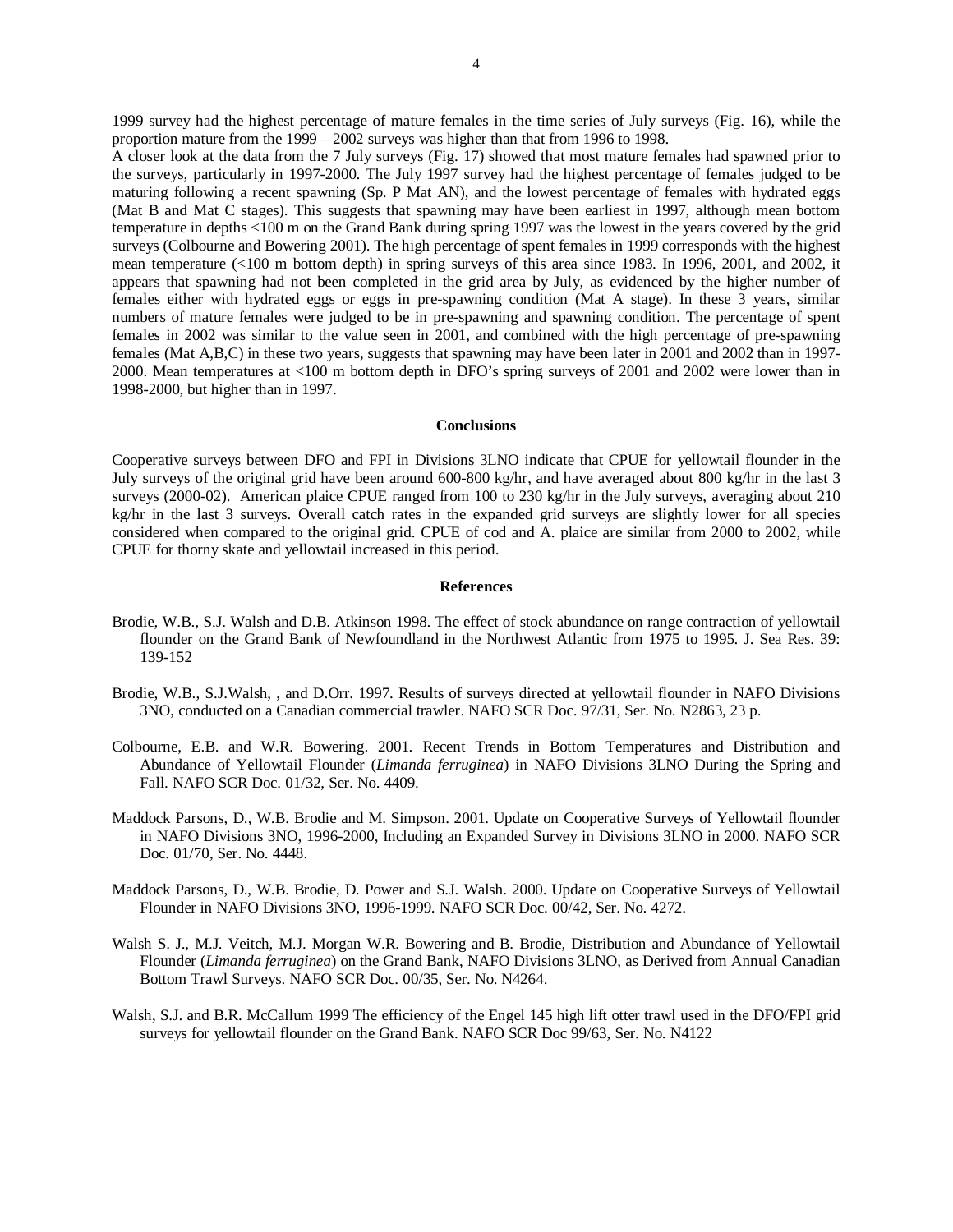Table 1a. Catches (kg/hr) by species and trip from FPI/DFO cooperative grid surveys, original grid area.

#### Table 1b. Catches (kg/hr) by species and trip from FPI/DFO cooperative grid surveys, expanding area.<br>Surveys of the grid area of

|                        |              |        | Ν         |        | StdDev |                |             |
|------------------------|--------------|--------|-----------|--------|--------|----------------|-------------|
| <b>Species</b>         | Trip         | Trip # |           | Mean   |        | Max            | Min         |
| Yellowtail Flounder    | Jul96        | 1      | 83        | 693.51 | 478.81 | 2503.57        | 34.00       |
|                        | Mar97        | 2      | 68        | 123.99 | 605.47 | 4972.44        | 0.00        |
|                        | May/Jun97    | 3      | 82        | 608.03 | 602.88 | 4607.00        | 24.50       |
|                        | Jul97        | 4      | 85        | 666.41 | 478.62 | 3369.10        | 17.50       |
|                        | Nov97        | 5      | 50        | 627.37 | 926.85 | 5931.00        | 3.50        |
|                        | Mar98        | 6      | 84        | 74.99  | 91.65  | 427.74         | 0.00        |
|                        | May/Jun98    | 7      | 73        | 653.62 | 504.02 | 2872.62        | 67.00       |
|                        | Jul98        | 8      | 78        | 803.78 | 533.24 | 2678.27        | 0.00        |
|                        | Nov98        | 9      | 63        | 553.61 | 776.78 | 5726.06        | 1.00        |
|                        | Mar99        | 10     | 73        | 145.21 | 136.96 | 536.40         | 0.30        |
|                        | May/Jun99    | 12     | 80        | 506.49 | 400.74 | 2289.83        | 57.60       |
|                        | Jul99        | 13     | 64        | 583.61 | 341.74 | 1488.97        | 8.00        |
|                        | Jul00        | 14     | 65        | 802.74 | 521.12 | 3319.19        | 62.00       |
|                        | Jul01        | 16     | 72        | 752.24 | 416.05 | 1979.66        | 6.36        |
|                        | Jul02        | 21     | 78        | 835.31 | 421.28 | 2065.76        | 20.00       |
| <b>American Plaice</b> | Jul96        | 1      | 83        | 106.73 | 125.89 | 942.94         | 3.00        |
|                        | Mar97        | 2      | 68        | 20.44  | 44.23  | 234.50         | 0.00        |
|                        | May/Jun97    | 3      | 82        | 168.57 | 133.70 | 759.80         | 3.50        |
|                        | Jul97        | 4      | 85        | 180.92 | 265.55 | 1654.40        | 0.00        |
|                        | Nov97        | 5      | 50        | 131.78 | 94.88  | 492.90         | 23.30       |
|                        | Mar98        | 6      | 84        | 19.49  | 40.31  | 246.74         | 0.00        |
|                        | May/Jun98    | 7      |           |        |        |                |             |
|                        |              |        | 73        | 173.18 | 111.74 | 785.46         | 33.02       |
|                        | Jul98        | 8      | 78        | 229.29 | 361.15 | 2197.82        | 12.72       |
|                        | Nov98        | 9      | 63        | 136.74 | 106.51 | 471.60         | 13.78       |
|                        | Mar99        | 10     | 73        | 17.53  | 47.55  | 330.00         | 0.00        |
|                        | May/Jun99    | 12     | 80        | 176.22 | 158.31 | 890.08         | 21.20       |
|                        | Jul99        | 13     | 64        | 151.72 | 175.80 | 975.20         | 8.48        |
|                        | Jul00        | 14     | 65        | 219.43 | 203.19 | 1117.24        | 30.18       |
|                        | Jul01        | 16     | 72        | 187.95 | 269.04 | 1534.35        | 22.79       |
|                        | Jul02        | 21     | 78        | 224.90 | 388.24 | 3180.00        | 12.72       |
| Cod                    | <b>Jul96</b> | 1      | 83        | 105.64 |        | 282.99 2509.09 | 0.00        |
|                        | Mar97        | 2      | 68        | 0.76   | 1.95   | 10.00          | 0.00        |
|                        | May/Jun97    | 3      | 82        | 43.82  | 65.66  | 308.00         | 0.00        |
|                        | Jul97        | 4      | 85        | 71.38  | 110.58 | 644.00         | 0.00        |
|                        | Nov97        | 5      | 50        | 72.08  | 103.38 | 411.50         | 0.00        |
|                        | Mar98        | 6      | 84        | 3.09   | 10.46  | 55.00          | 0.00        |
|                        | May/Jun98    | 7      | 73        | 55.47  | 95.07  | 400.00         | 0.00        |
|                        | Jul98        | 8      | 78        | 106.47 | 248.92 | 1273.80        | 0.00        |
|                        | Nov98        | 9      | 63        | 41.18  | 121.01 | 917.70         | 0.00        |
|                        | Mar99        | 10     | 73        | 1.94   | 10.24  | 86.00          | 0.00        |
|                        | May/Jun99    | 12     | 80        | 70.91  | 139.40 | 1005.87        | 0.00        |
|                        | Jul99        | 13     | 64        | 192.85 | 773.21 | 6067.20        | 0.00        |
|                        | Jul00        | 14     | 65        | 69.71  | 126.80 | 877.80         | 0.00        |
|                        | Jul01        | 16     | <u>72</u> | 74.28  | 109.88 | 739.20         | 0.00        |
|                        | Jul02        | 21     | 78        | 76.52  | 144.17 | 849.60         | 0.00        |
| T. Skate               | <b>Jul96</b> | 1      | 83        | 62.48  | 74.05  | 435.50         | 0.00        |
|                        | Mar97        | 2      | 68        | 28.00  | 50.74  | 281.00         | 0.00        |
|                        | May/Jun97    | 3      | 82        | 33.61  | 36.77  | 135.00         | 0.00        |
|                        | Jul97        | 4      | 85        | 96.99  | 174.70 | 922.50         | 0.00        |
|                        | Nov97        | 5      | 50        | 166.27 | 239.29 | 1216.00        | 0.00        |
|                        | Mar98        | 6      | 84        | 43.48  | 88.55  | 502.74         | 0.00        |
|                        | May/Jun98    | 7      | 73        | 25.04  | 60.55  | 450.00         | 0.00        |
|                        | Jul98        | 8      | 78        | 113.97 | 160.28 | 975.00         | 0.00        |
|                        | Nov98        | 9      |           |        |        |                |             |
|                        | Mar99        |        | 63        | 102.82 | 108.36 | 440.00         | 0.00        |
|                        |              | 10     | 73        | 45.28  | 106.55 | 595.00         | 0.00        |
|                        | May/Jun99    | 12     | 80        | 54.10  | 47.81  | 258.67         | 5.40        |
|                        | Jul99        | 13     | 64        | 72.27  | 68.38  | 429.00         | 0.00        |
|                        | Jul00        | 14     | 65        | 114.68 | 142.23 | 743.75         | 3.00        |
|                        | Jul01        | 16     | 72        | 70.43  | 74.85  | 318.00         | 0.00        |
|                        | Jul02        | 21     | 78        | 70.70  | 83.90  | 424.80         | <u>2.00</u> |

|                           | surveys, expanged gnd area. |    |    |        |        |         |       |
|---------------------------|-----------------------------|----|----|--------|--------|---------|-------|
| Yellowtail Flounder Aug00 |                             | 15 | 83 | 419.32 | 346.50 | 1519.49 | 10.00 |
|                           | Aug01                       | 17 | 80 | 451.42 | 374.19 | 1704.48 | 14.50 |
|                           | Aug02                       | 22 | 89 | 506.04 | 417.49 | 2536.59 | 11.00 |
|                           |                             |    |    |        |        |         |       |
| <b>American Plaice</b>    | Aug00                       | 15 | 83 | 132.05 | 173.57 | 934.51  | 6.00  |
|                           | Aug01                       | 17 | 80 | 129.90 | 205.68 | 1159.46 | 5.30  |
|                           | Aug02                       | 22 | 89 | 125.68 | 160.01 | 1040.42 | 2.65  |
|                           |                             |    |    |        |        |         |       |
| Cod                       | Aug00                       | 15 | 83 | 51.96  | 58.05  | 340.80  | 0.00  |
|                           | Aug01                       | 17 | 80 | 88.30  | 199.69 | 1674.40 | 0.00  |
|                           | Aug02                       | 22 | 89 | 74.02  | 102.34 | 714.00  | 0.00  |
|                           |                             |    |    |        |        |         |       |
| T. Skate                  | Aug00                       | 15 | 83 | 12.47  | 30.64  | 227.50  | 0.00  |
|                           | Aug01                       | 17 | 80 | 14.51  | 37.39  | 224.00  | 0.00  |
|                           | Aug02                       | 22 | 89 | 17.27  | 26.26  | 146.00  | 0.00  |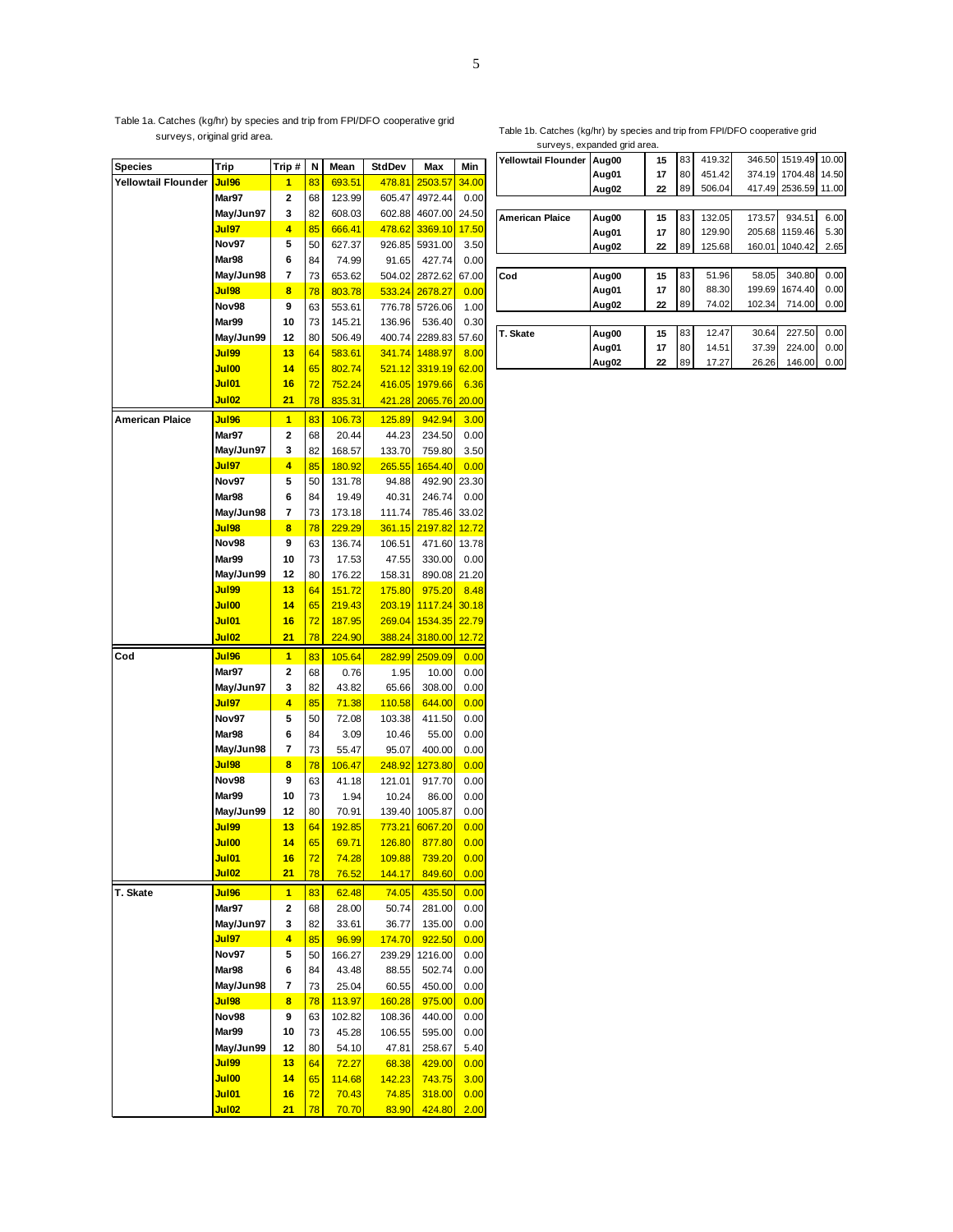Table 2a. Ratio of American plaice to yellowtail flounder catch, by block, from common blocks fished in fifteen surveys of the original grid area.

|                 |       |       |                         |      |       |      | May/  |      |                   |       | May/  |       |       |       |                   | Ratio | Total plaice/      |
|-----------------|-------|-------|-------------------------|------|-------|------|-------|------|-------------------|-------|-------|-------|-------|-------|-------------------|-------|--------------------|
| Block           | Jul96 | Mar97 | May97 Jul97 Nov97 Mar98 |      |       |      | Jun98 |      | Jul98 Nov98 Mar99 |       | Jun99 | Jul99 | Jul00 | Jul01 | Jul <sub>02</sub> | Mean  | <b>Total ytail</b> |
| G04             | 0.04  | 0.04  | 0.14                    | 0.07 | 0.08  | 0.05 | 0.18  | 0.05 | 0.03              | 0.16  | 0.12  | 0.02  | 0.04  | 0.05  | 0.05              | 0.07  | 0.05               |
| F05             | 0.01  | 0.34  | 0.05                    | 0.02 | 0.02  | 0.26 | 0.03  | 0.01 | 0.06              | 0.07  | 0.12  | 0.15  | 0.08  | 0.06  | 0.01              | 0.08  | 0.03               |
| H04             | 0.12  | 0.07  | 0.17                    | 0.11 | 0.19  | 0.04 | 0.11  | 0.04 | 0.15              | 0.02  | 0.22  | 0.19  | 0.07  | 0.04  | 0.06              | 0.11  | 0.10               |
| G03             | 0.14  | 0.22  | 0.28                    | 0.08 | 0.83  | 0.03 | 0.20  | 0.05 | 0.11              | 0.03  | 0.32  | 0.02  | 0.11  | 0.11  | 0.09              | 0.17  | 0.12               |
| A01             | 0.18  | 0.50  | 0.44                    | 0.11 | 0.09  | 0.02 | 0.36  | 0.10 | 0.25              | 0.02  | 0.06  | 0.14  | 0.17  | 0.20  | 0.28              | 0.19  | 0.16               |
| A05             | 0.08  | 0.10  | 0.38                    | 0.21 | 0.32  | 0.12 | 0.39  | 0.36 | 0.32              | 0.01  | 0.49  | 0.14  | 0.12  | 0.07  | 0.13              | 0.22  | 0.22               |
| A03             | 0.08  | 0.33  | 0.91                    | 0.06 | 0.65  | 0.33 | 0.45  | 0.26 | 0.38              | 0.00  | 0.38  | 0.11  | 0.05  | 0.19  | 0.24              | 0.29  | 0.18               |
| G07             | 0.11  | 0.11  | 0.29                    | 0.12 | 0.13  | 0.06 | 0.21  | 0.37 | 0.12              | 0.04  | 0.48  | 0.45  | 1.57  | 0.28  | 0.27              | 0.31  | 0.25               |
| H08             | 0.17  | 0.47  | 0.26                    | 0.25 | 0.20  | 0.26 | 0.35  | 0.05 | 0.38              | 0.09  | 1.68  | 1.44  | 0.65  | 1.58  | 0.62              | 0.56  | 0.57               |
| <b>B02</b>      | 0.14  |       | 0.39                    | 0.33 | 1.15  |      | 0.51  | 0.20 | 1.28              | 0.24  | 0.43  | 0.45  | 0.32  | 0.19  | 0.14              | 0.44  | 0.34               |
| C <sub>10</sub> | 0.20  | 0.97  | 0.51                    | 0.34 | 6.52  | 0.28 | 0.27  | 0.61 | 3.57              | 0.38  | 0.28  | 0.16  | 0.19  | 0.15  | 0.58              | 1.00  | 0.37               |
| <b>B09</b>      | 1.65  | 1.25  | 3.66                    | 0.56 | 19.57 | 4.18 | 0.36  | 7.70 | 28.15             | 11.17 | 1.47  | 2.73  | 0.34  | 0.49  | 1.28              | 5.64  | 1.25               |

Table 2b. Blocks from the expanded grid surveys, August 2000 and 2001, in which the ratio of plaice to yellowtail catch was under 5 percent.

| Trip  | <b>Block</b> | Yellowtail<br>(kg/hr) | American<br>Plaice (kg/hr) | Cod<br>(kg/hr) | <b>Thorny Skate</b><br>(kg/hr) | Ratio<br>(Plaice/Ytail) |
|-------|--------------|-----------------------|----------------------------|----------------|--------------------------------|-------------------------|
| Aug00 | 151          | 305.04                | 9.54                       | 55.20          | 34.00                          | 0.03                    |
| Aug00 | 505          | 688.37                | 28.62                      | 16.80          | 0.00                           | 0.04                    |
| Aug00 | 604          | 659.21                | 26.50                      | 13.80          | 9.00                           | 0.04                    |
| Aug01 | 162          | 196.98                | 5.30                       | 410.40         | 224.00                         | 0.03                    |
| Aug02 | 151          | 538.94                | 10.6                       | 273.60         | 35.00                          | 0.02                    |
| Aug02 | 601          | 64.00                 | 2.65                       | 52.80          | 0.00                           | 0.04                    |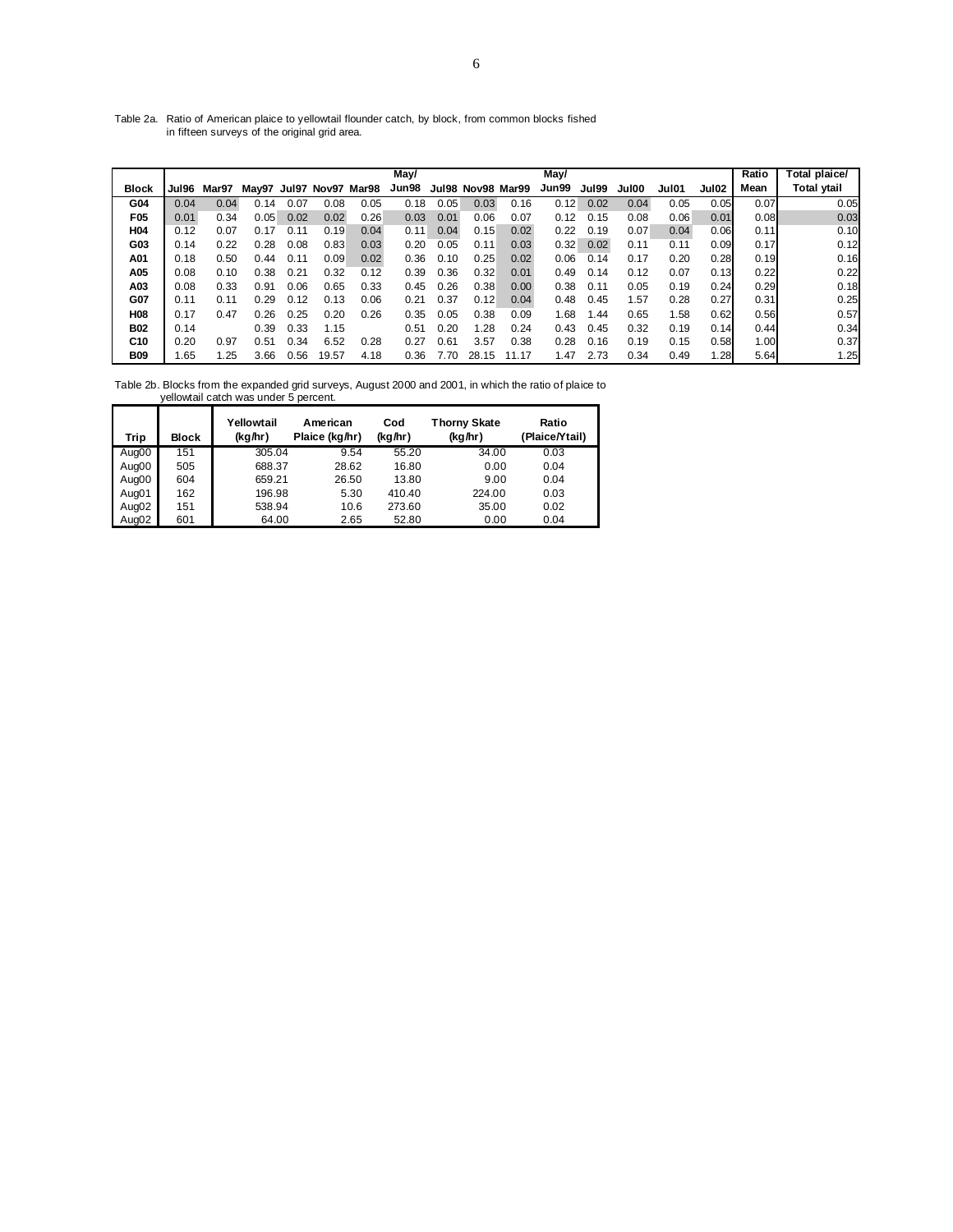|                  |         |         | Yellowtail |         |         |         |         |         |
|------------------|---------|---------|------------|---------|---------|---------|---------|---------|
| <b>Block</b>     | 96      | 97      | 98         | 99      | 00      | 01      | 02      | Mean    |
| A01              | 1315.86 | 997.64  | 2236.80    | 1488.97 | 1132.44 | 1979.66 | 934.82  | 1440.88 |
| A03              | 1086.85 | 690.78  | 835.10     | 520.21  | 3319.19 | 797.39  | 711.33  | 1137.26 |
| A05              | 1410.51 | 167.00  | 418.65     | 720.18  | 398.90  | 403.37  | 899.73  | 631.19  |
| A07              | 576.73  | 845.50  | 572.27     | 516.58  | 438.24  | 779.90  | 907.66  | 662.41  |
| A08              | 325.95  | 637.30  | 270.55     | 554.12  | 301.90  | 651.60  | 681.18  | 488.94  |
| B02              | 321.00  | 482.30  | 379.29     | 124.50  | 165.74  | 163.06  | 295.56  | 275.92  |
| <b>B04</b>       | 492.90  | 90.00   | 219.58     | 178.76  | 384.38  | 304.06  | 630.75  | 328.63  |
| <b>B06</b>       | 756.00  | 612.00  | 666.10     | 665.60  | 489.45  | 1074.30 | 1289.32 | 793.25  |
| <b>B08</b>       | 642.20  | 857.00  | 506.90     | 649.10  | 340.29  | 563.70  | 740.67  | 614.27  |
| B09              | 254.20  | 582.34  | 26.00      | 101.00  | 486.75  | 302.58  | 141.00  | 270.55  |
| <b>B10</b>       | 146.50  | 17.50   | 0.00       | 8.00    | 62.00   | 34.45   | 63.00   | 47.35   |
| C05              | 942.59  | 606.50  | 542.12     | 333.26  | 914.32  | 594.98  | 943.72  | 696.78  |
| C07              | 526.79  | 1240.50 | 2383.01    | 747.90  | 928.84  | 620.79  | 646.76  | 1013.51 |
| CO8              | 115.38  | 720.50  | 333.14     | 1438.47 | 174.90  | 337.20  | 368.36  | 498.28  |
| C10              | 1430.89 | 1014.13 | 503.63     | 528.18  | 722.29  | 556.38  | 503.86  | 751.34  |
| D04              | 668.14  | 567.38  | 593.45     | 465.55  | 632.81  | 1328.60 | 923.26  | 739.88  |
| D <sub>05</sub>  | 739.76  | 635.75  | 928.76     | 624.04  | 796.84  | 760.83  | 1094.13 | 797.16  |
| D <sub>08</sub>  | 471.87  | 481.50  | 698.63     | 752.12  | 586.63  | 1083.22 | 888.16  | 708.88  |
| D <sub>09</sub>  | 684.76  | 513.20  | 903.64     | 682.98  | 965.14  | 1360.21 | 1136.24 | 892.31  |
| E01              | 713.85  | 3369.10 | 2678.27    | 710.46  | 851.43  | 751.58  | 666.08  | 1391.54 |
| E10              | 557.09  | 483.38  | 694.02     | 632.36  | 805.87  | 1096.10 | 1063.59 | 761.77  |
| F <sub>02</sub>  | 1037.00 | 653.25  | 858.87     | 671.33  | 607.61  | 1275.68 | 744.62  | 835.48  |
| F04              | 1032.34 | 704.00  | 1869.00    | 529.45  | 1471.18 | 1606.27 | 1875.01 | 1298.18 |
| F <sub>05</sub>  | 1818.10 | 1396.97 | 2284.75    | 170.50  | 959.57  | 959.32  | 1906.62 | 1356.55 |
| F06              | 955.94  | 728.30  | 1385.96    | 1087.21 | 1478.99 | 886.68  | 2065.76 | 1226.98 |
| F <sub>08</sub>  | 1755.34 | 639.19  | 1469.34    | 830.30  | 1401.36 | 1063.85 | 1689.75 | 1264.16 |
| F <sub>09</sub>  | 836.83  | 354.25  | 704.09     | 913.36  | 1095.84 | 675.05  | 910.60  | 784.29  |
| G01              | 664.77  | 538.50  | 301.76     | 296.04  | 453.21  | 373.86  | 433.74  | 437.41  |
| G03              | 344.68  | 518.50  | 1039.25    | 667.28  | 642.23  | 742.41  | 462.76  | 631.02  |
| G04              | 868.66  | 451.13  | 899.02     | 538.87  | 1096.56 | 837.70  | 1098.37 | 827.19  |
| G05              | 502.54  | 528.50  | 1169.70    | 338.33  | 833.59  | 705.11  | 847.73  | 703.64  |
| G07              | 721.72  | 711.25  | 1042.11    | 589.41  | 246.13  | 655.72  | 887.16  | 693.36  |
| H <sub>02</sub>  | 600.77  | 977.44  | 1198.47    | 853.26  | 1417.99 | 944.28  | 761.41  | 964.80  |
| H04              | 357.56  | 684.70  | 941.39     | 419.57  | 688.98  | 641.64  | 531.70  | 609.36  |
| H <sub>0</sub> 8 | 736.71  | 631.62  | 734.97     | 220.94  | 579.75  | 884.33  | 903.70  | 670.29  |
| H <sub>09</sub>  | 485.07  | 269.74  | 463.14     | 344.20  | 888.43  | 569.87  | 762.55  | 540.43  |
| 101              | 278.50  | 483.15  | 824.50     | 807.22  | 488.63  | 391.93  | 515.95  | 541.41  |
| 103              | 441.88  | 857.50  | 567.89     | 163.00  | 870.36  | 496.83  | 855.15  | 607.52  |
| J <sub>08</sub>  | 507.58  | 439.67  | 477.88     | 196.20  | 296.26  | 484.86  | 442.50  | 406.42  |
| Mean             | 721.17  | 696.90  | 887.74     | 566.12  | 779.87  | 762.55  | 851.90  |         |

Table 3. Catches of yellowtail (kg/hr) in the common blocks fished in July surveys (original grid).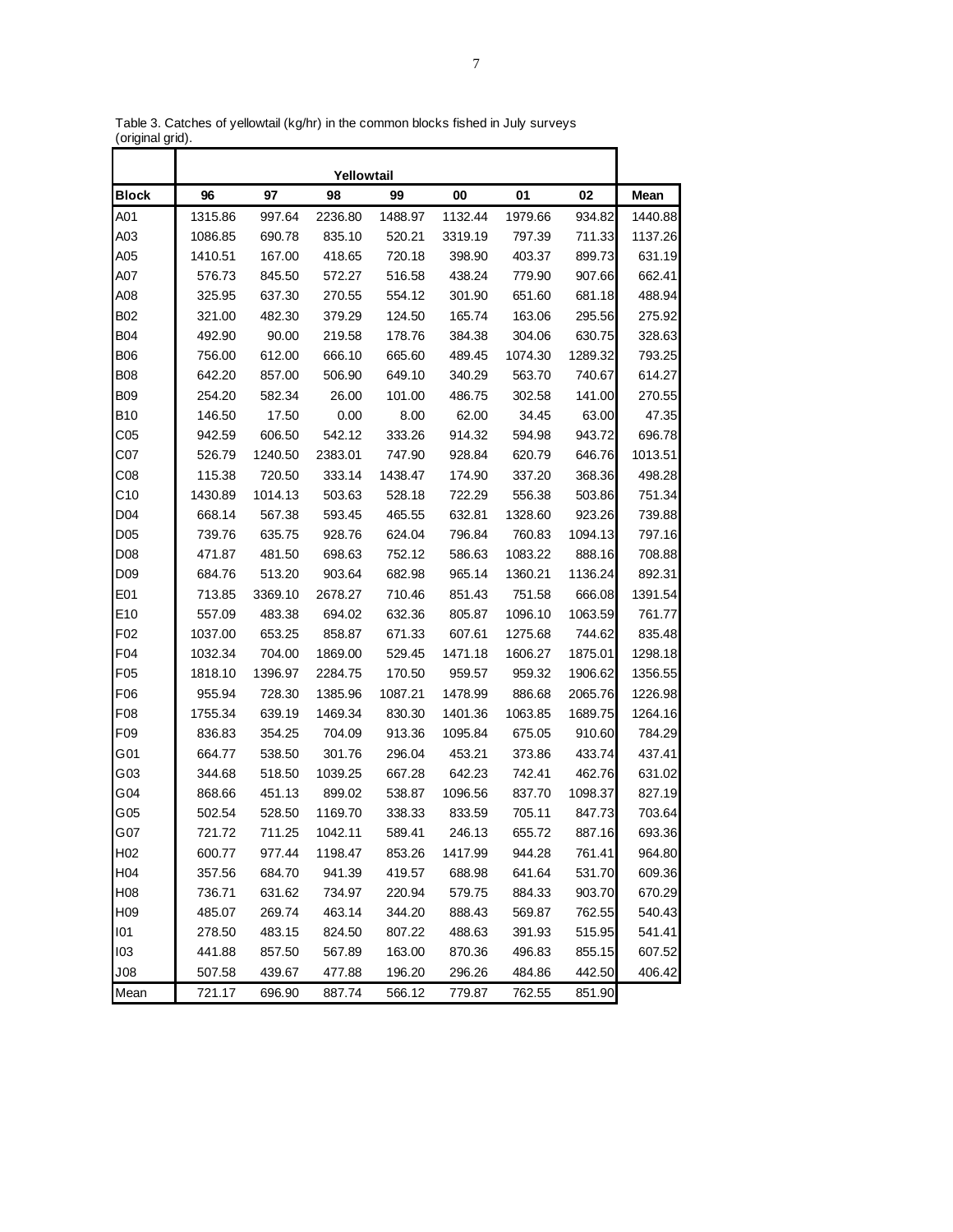|                  |        |         | <b>American Plaice</b> |        |         |         |         |         |
|------------------|--------|---------|------------------------|--------|---------|---------|---------|---------|
| <b>Block</b>     | 96     | 97      | 98                     | 99     | 00      | 01      | 02      | Mean    |
| A01              | 232.80 | 114.27  | 218.90                 | 204.56 | 187.90  | 388.49  | 261.50  | 229.77  |
| A03              | 84.50  | 40.95   | 213.38                 | 56.53  | 176.89  | 149.46  | 168.54  | 127.18  |
| A05              | 110.00 | 35.00   | 152.64                 | 104.41 | 47.70   | 26.50   | 119.78  | 85.15   |
| A07              | 29.50  | 220.50  | 76.32                  | 27.32  | 63.60   | 29.68   | 68.90   | 73.69   |
| A08              | 220.50 | 111.10  | 100.70                 | 138.48 | 142.60  | 49.70   | 90.60   | 121.95  |
| <b>B02</b>       | 45.00  | 158.70  | 77.23                  | 56.00  | 53.00   | 30.74   | 42.40   | 66.15   |
| <b>B04</b>       | 111.50 | 15.50   | 42.40                  | 12.72  | 30.18   | 26.50   | 24.38   | 37.60   |
| <b>B06</b>       | 34.00  | 37.03   | 56.71                  | 68.04  | 72.08   | 97.52   | 93.50   | 65.55   |
| <b>B08</b>       | 158.00 | 173.90  | 47.70                  | 120.58 | 225.12  | 137.20  | 84.80   | 135.33  |
| <b>B09</b>       | 420.23 | 326.93  | 200.10                 | 276.16 | 166.10  | 149.10  | 180.00  | 245.52  |
| <b>B10</b>       | 270.00 | 146.75  | 253.49                 | 140.50 | 209.27  | 116.60  | 237.14  | 196.25  |
| C <sub>05</sub>  | 47.00  | 88.64   | 120.84                 | 50.46  | 110.72  | 73.14   | 110.40  | 85.89   |
| C <sub>07</sub>  | 151.00 | 231.20  | 431.42                 | 73.60  | 110.74  | 113.42  | 136.30  | 178.24  |
| C <sub>08</sub>  | 53.08  | 88.05   | 179.62                 | 714.75 | 403.78  | 148.86  | 142.06  | 247.17  |
| C10              | 293.00 | 349.50  | 309.68                 | 85.10  | 138.07  | 81.84   | 292.76  | 221.42  |
| D <sub>04</sub>  | 41.00  | 66.50   | 49.82                  | 21.52  | 48.58   | 71.55   | 34.80   | 47.68   |
| D <sub>05</sub>  | 10.00  | 149.00  | 222.60                 | 39.01  | 74.67   | 47.17   | 92.22   | 90.67   |
| D08              | 124.00 | 96.00   | 389.90                 | 385.90 | 496.72  | 218.56  | 169.60  | 268.67  |
| D <sub>09</sub>  | 163.50 | 232.78  | 330.46                 | 190.37 | 479.48  | 272.14  | 232.14  | 271.55  |
| E01              | 80.00  | 130.40  | 120.66                 | 15.90  | 208.14  | 87.98   | 58.30   | 100.20  |
| E10              | 147.50 | 265.25  | 189.21                 | 263.73 | 352.92  | 306.09  | 248.64  | 253.33  |
| F <sub>02</sub>  | 47.50  | 35.63   | 34.98                  | 47.40  | 75.79   | 118.19  | 45.58   | 57.87   |
| F <sub>04</sub>  | 8.00   | 38.09   | 33.92                  | 8.48   | 36.57   | 42.40   | 40.81   | 29.75   |
| F <sub>05</sub>  | 20.00  | 22.25   | 15.90                  | 26.00  | 74.61   | 54.06   | 12.72   | 32.22   |
| F06              | 23.00  | 0.00    | 56.18                  | 55.12  | 95.84   | 83.74   | 73.96   | 55.41   |
| F08              | 91.00  | 73.92   | 326.75                 | 171.92 | 424.94  | 146.28  | 149.34  | 197.74  |
| F <sub>09</sub>  | 67.50  | 85.12   | 302.10                 | 311.11 | 438.84  | 158.26  | 123.78  | 212.39  |
| G01              | 42.00  | 49.90   | 72.08                  | 31.80  | 81.62   | 28.62   | 34.98   | 48.71   |
| G03              | 47.50  | 39.15   | 54.06                  | 15.90  | 70.78   | 80.56   | 41.34   | 49.90   |
| G04              | 39.00  | 30.57   | 44.52                  | 8.48   | 41.87   | 42.40   | 51.94   | 36.97   |
| G <sub>05</sub>  | 20.00  | 39.78   | 31.80                  | 29.68  | 127.73  | 74.20   | 57.56   | 54.39   |
| G07              | 80.00  | 86.80   | 382.66                 | 265.27 | 386.47  | 184.97  | 242.09  | 232.61  |
| H <sub>02</sub>  | 67.00  | 92.81   | 80.56                  | 122.96 | 367.56  | 237.44  | 258.38  | 175.24  |
| H <sub>04</sub>  | 42.00  | 75.28   | 40.78                  | 79.50  | 48.76   | 23.85   | 31.80   | 48.85   |
| H <sub>0</sub> 8 | 124.00 | 155.40  | 33.92                  | 317.21 | 376.83  | 1394.96 | 562.73  | 423.58  |
| H <sub>09</sub>  | 74.50  | 280.35  | 411.81                 | 171.72 | 1117.24 | 631.58  | 624.43  | 473.09  |
| 101              | 86.50  | 214.60  | 114.48                 | 57.71  | 121.90  | 142.04  | 168.54  | 129.40  |
| 103              | 81.00  | 274.38  | 216.24                 | 9.00   | 79.50   | 106.53  | 193.98  | 137.23  |
| J08              | 387.00 | 1654.40 | 2197.82                | 975.20 | 403.86  | 1534.35 | 3180.00 | 1476.09 |
| Mean             | 107.02 | 162.21  | 211.14                 | 147.44 | 209.46  | 197.61  | 225.20  |         |

Table 4. Catches of plaice (kg/hr) in the common blocks fished in July surveys (original grid).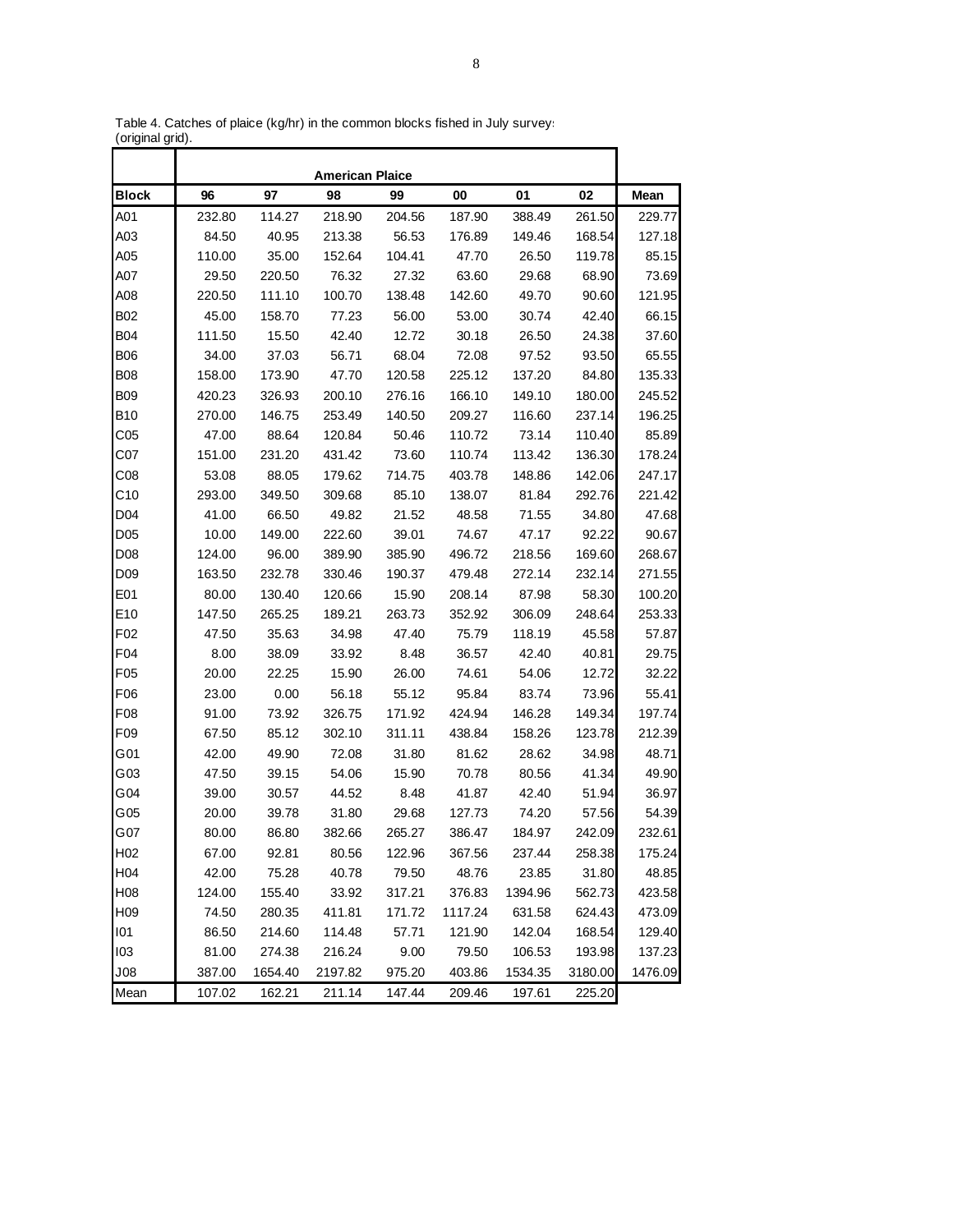|                 |      |      |      | Ratio American plaice/yellowtail |      |      |      |             | <b>Total</b><br>Plaice/Total |
|-----------------|------|------|------|----------------------------------|------|------|------|-------------|------------------------------|
| <b>Block</b>    | 96   | 97   | 98   | 99                               | 00   | 01   | 02   | <b>MEAN</b> | Ytail                        |
| F04             | 0.01 | 0.05 | 0.02 | 0.02                             | 0.02 | 0.03 | 0.02 | 0.02        | 0.02                         |
| F06             | 0.02 | 0.00 | 0.04 | 0.05                             | 0.06 | 0.09 | 0.04 | 0.04        | 0.05                         |
| G04             | 0.04 | 0.07 | 0.05 | 0.02                             | 0.04 | 0.05 | 0.05 | 0.04        | 0.04                         |
| F <sub>05</sub> | 0.01 | 0.02 | 0.01 | 0.15                             | 0.08 | 0.06 | 0.01 | 0.05        | 0.02                         |
| D04             | 0.06 | 0.12 | 0.08 | 0.05                             | 0.08 | 0.05 | 0.04 | 0.07        | 0.06                         |
| F <sub>02</sub> | 0.05 | 0.05 | 0.04 | 0.07                             | 0.12 | 0.09 | 0.06 | 0.07        | 0.07                         |
| G05             | 0.04 | 0.08 | 0.03 | 0.09                             | 0.15 | 0.11 | 0.07 | 0.08        | 0.08                         |
| G03             | 0.14 | 0.08 | 0.05 | 0.02                             | 0.11 | 0.11 | 0.09 | 0.09        | 0.08                         |
| <b>B06</b>      | 0.04 | 0.06 | 0.09 | 0.10                             | 0.15 | 0.09 | 0.07 | 0.09        | 0.08                         |
| H <sub>04</sub> | 0.12 | 0.11 | 0.04 | 0.19                             | 0.07 | 0.04 | 0.06 | 0.09        | 0.08                         |
| E01             | 0.11 | 0.04 | 0.05 | 0.02                             | 0.24 | 0.12 | 0.09 | 0.10        | 0.07                         |
| A07             | 0.05 | 0.26 | 0.13 | 0.05                             | 0.15 | 0.04 | 0.08 | 0.11        | 0.11                         |
| D <sub>05</sub> | 0.01 | 0.23 | 0.24 | 0.06                             | 0.09 | 0.06 | 0.08 | 0.11        | 0.11                         |
| G01             | 0.06 | 0.09 | 0.24 | 0.11                             | 0.18 | 0.08 | 0.08 | 0.12        | 0.11                         |
| <b>B04</b>      | 0.23 | 0.17 | 0.19 | 0.07                             | 0.08 | 0.09 | 0.04 | 0.12        | 0.11                         |
| C <sub>05</sub> | 0.05 | 0.15 | 0.22 | 0.15                             | 0.12 | 0.12 | 0.12 | 0.13        | 0.12                         |
| A03             | 0.08 | 0.06 | 0.26 | 0.11                             | 0.05 | 0.19 | 0.24 | 0.14        | 0.11                         |
| A05             | 0.08 | 0.21 | 0.36 | 0.14                             | 0.12 | 0.07 | 0.13 | 0.16        | 0.13                         |
| F08             | 0.05 | 0.12 | 0.22 | 0.21                             | 0.30 | 0.14 | 0.09 | 0.16        | 0.16                         |
| A01             | 0.18 | 0.11 | 0.10 | 0.14                             | 0.17 | 0.20 | 0.28 | 0.17        | 0.16                         |
| C <sub>07</sub> | 0.29 | 0.19 | 0.18 | 0.10                             | 0.12 | 0.18 | 0.21 | 0.18        | 0.18                         |
| H <sub>02</sub> | 0.11 | 0.09 | 0.07 | 0.14                             | 0.26 | 0.25 | 0.34 | 0.18        | 0.18                         |
| 103             | 0.18 | 0.32 | 0.38 | 0.06                             | 0.09 | 0.21 | 0.23 | 0.21        | 0.23                         |
| <b>B08</b>      | 0.25 | 0.20 | 0.09 | 0.19                             | 0.66 | 0.24 | 0.11 | 0.25        | 0.22                         |
| <b>B02</b>      | 0.14 | 0.33 | 0.20 | 0.45                             | 0.32 | 0.19 | 0.14 | 0.25        | 0.24                         |
| F <sub>09</sub> | 0.08 | 0.24 | 0.43 | 0.34                             | 0.40 | 0.23 | 0.14 | 0.27        | 0.27                         |
| 101             | 0.31 | 0.44 | 0.14 | 0.07                             | 0.25 | 0.36 | 0.33 | 0.27        | 0.24                         |
| A08             | 0.68 | 0.17 | 0.37 | 0.25                             | 0.47 | 0.08 | 0.13 | 0.31        | 0.25                         |
| D <sub>09</sub> | 0.24 | 0.45 | 0.37 | 0.28                             | 0.50 | 0.20 | 0.20 | 0.32        | 0.30                         |
| C <sub>10</sub> | 0.20 | 0.34 | 0.61 | 0.16                             | 0.19 | 0.15 | 0.58 | 0.32        | 0.29                         |
| E10             | 0.26 | 0.55 | 0.27 | 0.42                             | 0.44 | 0.28 | 0.23 | 0.35        | 0.33                         |
| D <sub>08</sub> | 0.26 | 0.20 | 0.56 | 0.51                             | 0.85 | 0.20 | 0.19 | 0.40        | 0.38                         |
| G07             | 0.11 | 0.12 | 0.37 | 0.45                             | 1.57 | 0.28 | 0.27 | 0.45        | 0.34                         |
| H08             | 0.17 | 0.25 | 0.05 | 1.44                             | 0.65 | 1.58 | 0.62 | 0.68        | 0.63                         |
| CO8             | 0.46 | 0.12 | 0.54 | 0.50                             | 2.31 | 0.44 | 0.39 | 0.68        | 0.50                         |
| H <sub>09</sub> | 0.15 | 1.04 | 0.89 | 0.50                             | 1.26 | 1.11 | 0.82 | 0.82        | 0.88                         |
| <b>B09</b>      | 1.65 | 0.56 | 7.70 | 2.73                             | 0.34 | 0.49 | 1.28 | 2.11        | 0.91                         |
| J08             | 0.76 | 3.76 | 4.60 | 4.97                             | 1.36 | 3.16 | 7.19 | 3.69        | 3.63                         |
| <b>B10</b>      | 1.84 | 8.39 |      | 17.56                            | 3.38 | 3.38 | 3.76 | 6.39        | 4.14                         |

Table 5. Ratio of American plaice to yellowtail flounder catch from common blocks fished in July surveys (original grid).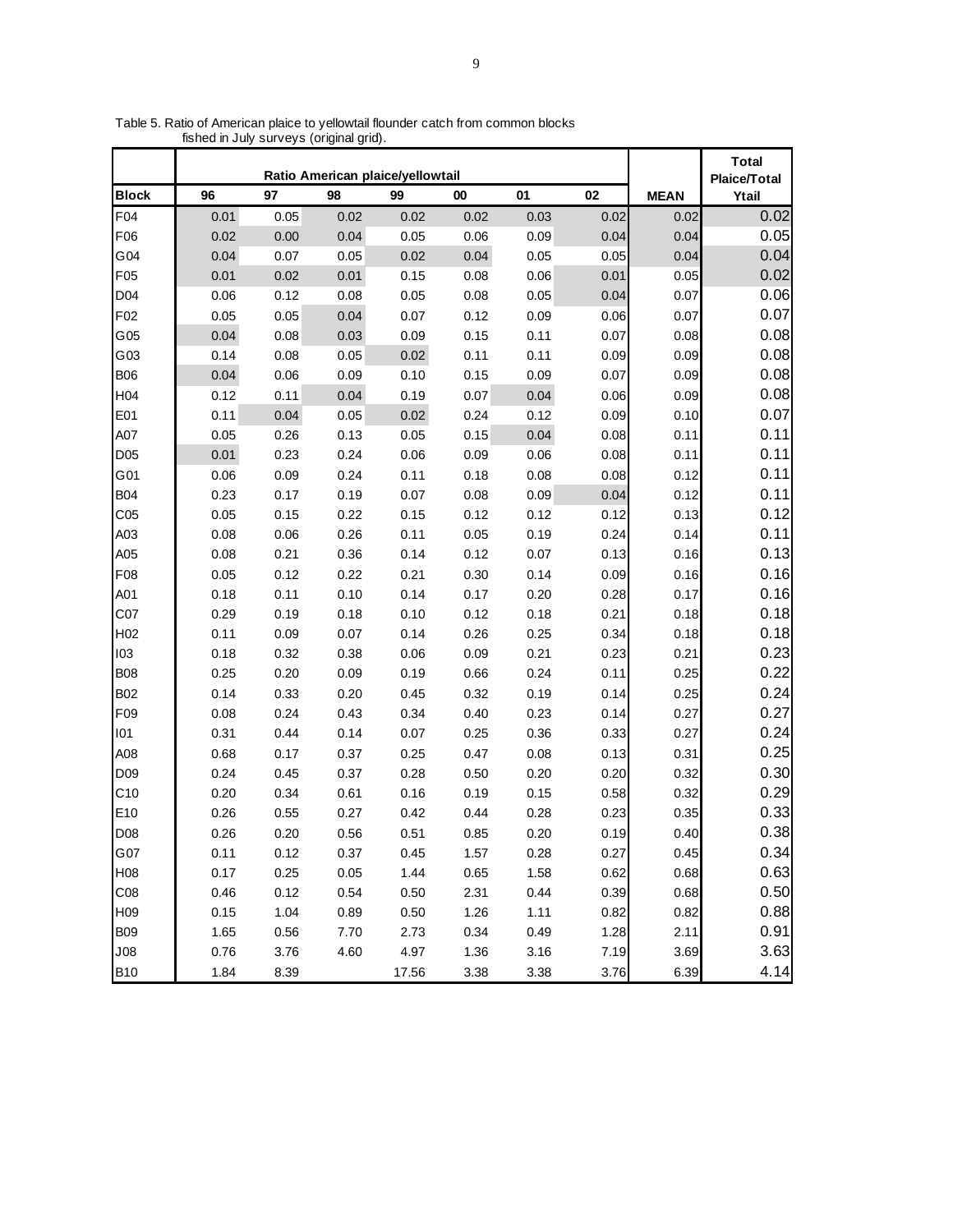|                   |          |       | Percentage of Yellowtail |              |
|-------------------|----------|-------|--------------------------|--------------|
| Trip              | Trip $#$ | <26cm | $<$ 30 $cm$              | $>=$ 40 $cm$ |
| Jul96             | 1        | 1.90  | 6.31                     | 26.41        |
| Mar97             | 2        | 1.62  | 6.72                     | 21.05        |
| May/Jun97         | 3        | 1.11  | 5.80                     | 26.88        |
| Jul97             | 4        | 1.19  | 7.70                     | 24.81        |
| Nov97             | 5        | 0.16  | 2.73                     | 31.49        |
| Mar <sub>98</sub> | 6        | 1.56  | 8.97                     | 25.36        |
| May/Jun98         | 7        | 0.88  | 6.05                     | 24.81        |
| Jul98             | 8        | 1.74  | 10.28                    | 21.61        |
| Nov98             | 9        | 0.79  | 5.81                     | 24.56        |
| Mar99             | 10       | 0.55  | 6.63                     | 22.37        |
| May/Jun99         | 12       | 0.62  | 5.99                     | 24.90        |
| Jul99             | 13       | 0.34  | 3.67                     | 28.41        |
| Jul00             | 14       | 0.64  | 4.45                     | 21.88        |
| Aug00 *           | 15       | 0.15  | 2.65                     | 18.12        |
| Jul01             | 16       | 0.63  | 4.84                     | 20.05        |
| Aug01 *           | 17       | 0.15  | 2.72                     | 18.01        |
| Jul02             | 21       | 0.80  | 5.76                     | 16.64        |
| Aug02*            | 22       | 0.18  | 2.96                     | 17.92        |

Table 6. Length compostion of Yellowtail flounder (sexes combined). Asterisk indicates expanded grid area.

Table 7. Numbers and weights of yellowtail caught in the original grid area during DFO stratified random surveys in Div. 3LNO.

| <b>Yr/season</b> | Ytail in original | grid area   | Yellowtail in survey |             | Pct of total catch in grid |       |
|------------------|-------------------|-------------|----------------------|-------------|----------------------------|-------|
|                  | <b>Numbers</b>    | Weight (kg) | <b>Numbers</b>       | Weight (kg) | $%$ nos                    | %wt   |
| 95F              | 19842             | 4528        | 22276                | 4997        | 89.1%                      | 90.6% |
| 96S              | 14695             | 3878        | 16937                | 4619        | 86.8%                      | 84.0% |
| 96F              | 7038              | 1899        | 8640                 | 2141        | 81.5%                      | 88.7% |
| 97S              | 12059             | 2807        | 15010                | 3882        | 80.3%                      | 72.3% |
| 97F              | 10640             | 2928        | 17349                | 5037        | 61.3%                      | 58.1% |
| 98S              | 14841             | 4016        | 21134                | 5822        | 70.2%                      | 69.0% |
| 98F              | 8987              | 2507        | 12512                | 3696        | 71.8%                      | 67.8% |
| 99S              | 21718             | 5147        | 34998                | 9895        | 62.1%                      | 52.0% |
| 99F              | 12778             | 2946        | 18570                | 4978        | 68.8%                      | 59.2% |
| 00S              | 14183             | 3924        | 23131                | 7263        | 61.3%                      | 54.0% |
| 00F              | 9091              | 2784        | 22438                | 6507        | 40.5%                      | 42.8% |
| 01S              | 26003             | 6900        | 32446                | 8939        | 80.1%                      | 77.2% |
| 01F              | 15396             | 4365        | 32783                | 9475        | 47.0%                      | 46.1% |

Table 8. Numbers and weights of yellowtail caught in expanded grid area during DFO stratified random surveys Div. 3LNO during 2000 and 2001.

| Yr/Season |        | Ytail in exp. grid area |        | Yellowtail in survey |         | Pct in grid |
|-----------|--------|-------------------------|--------|----------------------|---------|-------------|
|           | Number | Wgt (kg)                | Number | Wgt (kg)             | $%$ nos | % wat       |
| 00S       | 20798  | 6453                    | 23131  | 7263                 | 89.9    | 88.8        |
| 00F       | 12574  | 3759                    | 22438  | 6507                 | 56.0    | 57.8        |
| 01S       | 29295  | 8000                    | 32446  | 8939                 | 90.3    | 89.5        |
| 01F       | 21456  | 6338                    | 32783  | 9475                 | 65.4    | 66.9        |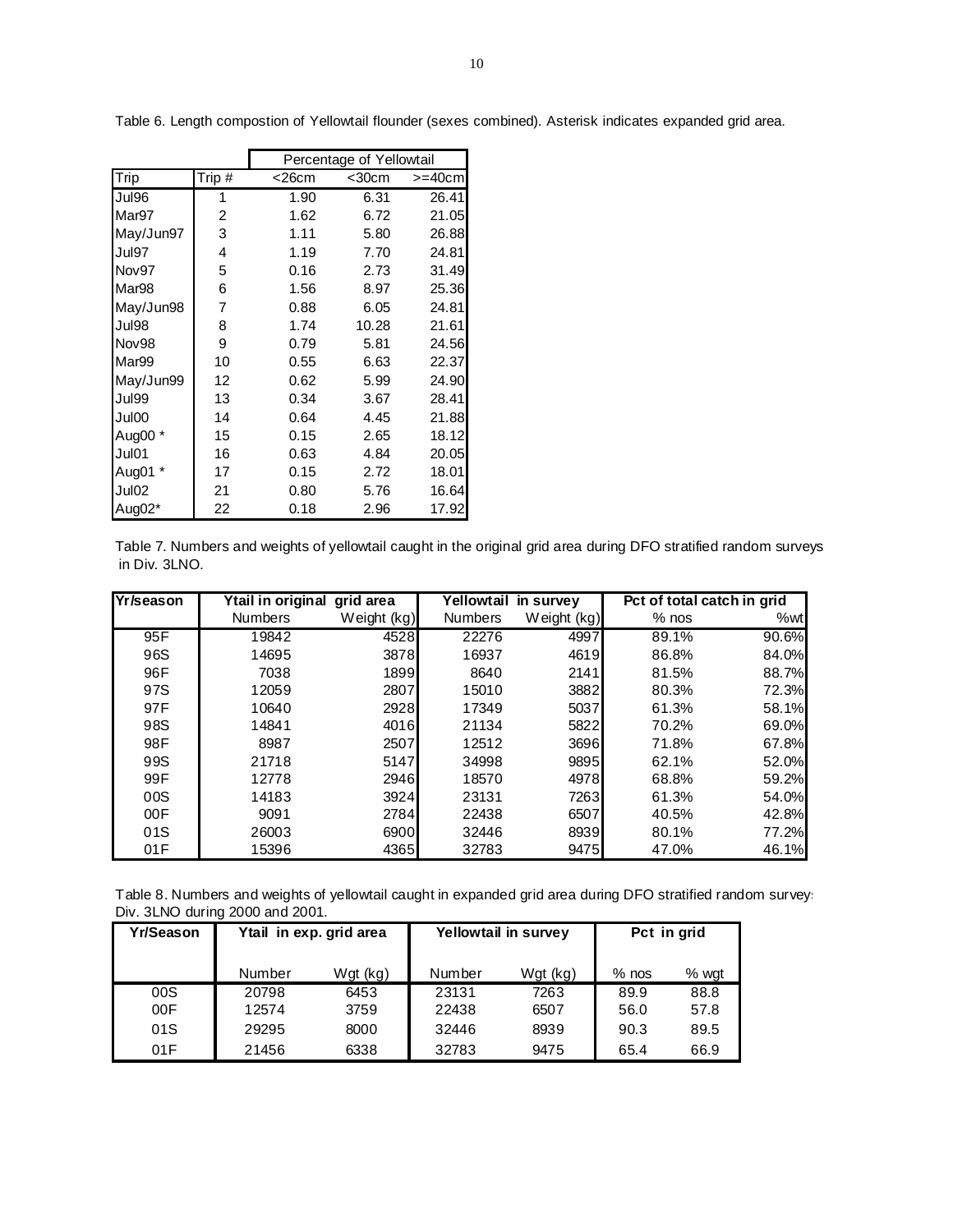

Fig. 1. Location of grid used in cooperative surveys directed at yellowtail flounder. Original grid bolded with 5x5 blocks per quadrant. Expanded grid surveyed in 2000-2002.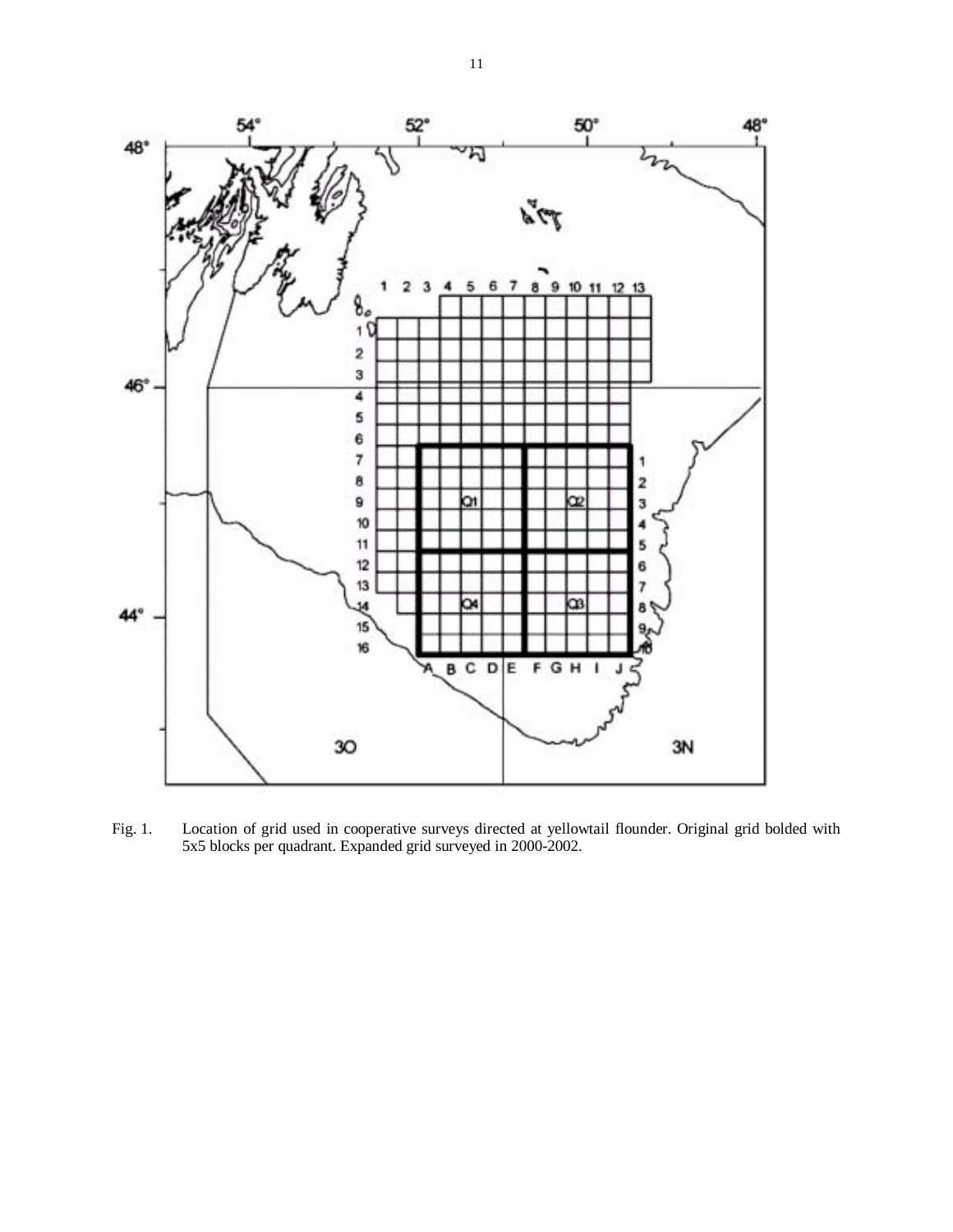

Figure 2. Mean catch (kg/hr) of yellowtail, American plaice, cod and thorny skate caught in original grid surveys from 1996-2002.



Figure 3. Catch (kg/hr) of yellowtail, American plaice, cod and thorny skate caught in surveys covering the original grid area in addition to an expanded grid area.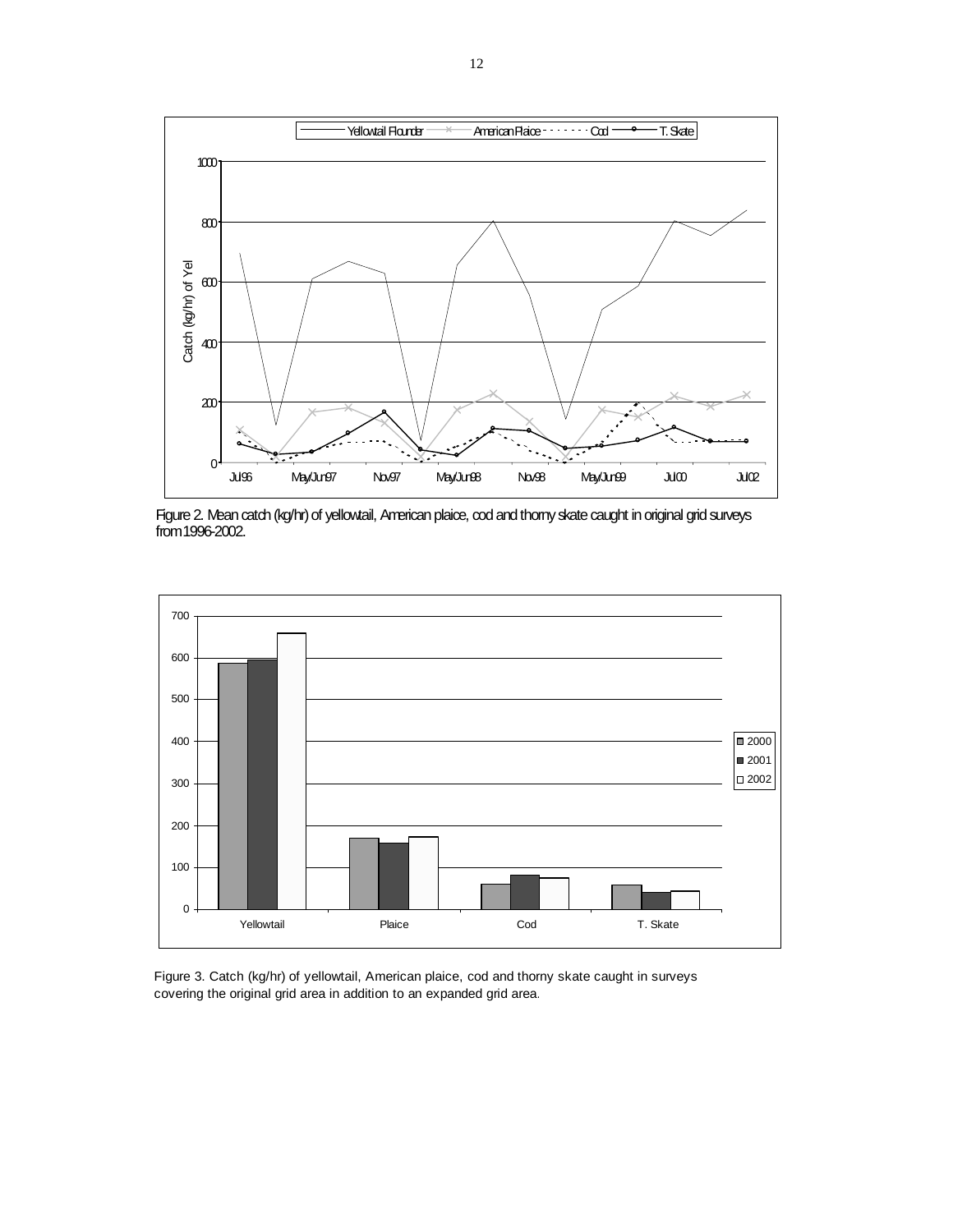T T CPUE(kg/hr) CPUE(kg/hr) I T 97 98 99 00 01 02 a. 



Figure 4. Average catches for yellowtail flounder (a) and American plaice (b) for July surveys only Data are mean ± 2 SE.

#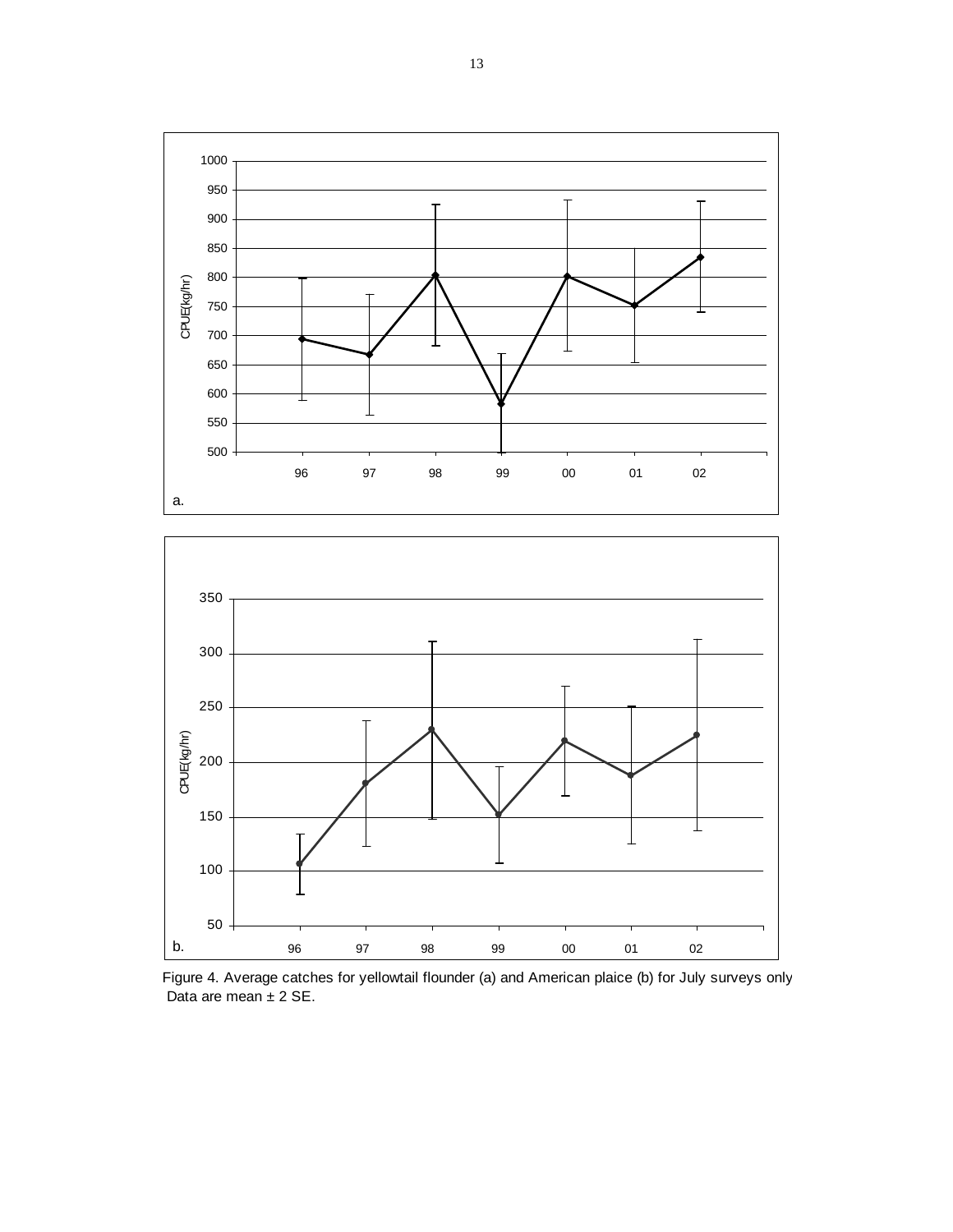

Figure 6. Distribution of yellowtail flounder catches (kg per standard 3Nm. tow) from industry grid surveys conducted in NAFO Div. 3LNO in 2000 and 2001.



Figure 7. Distribution of American plaice catches (kg per standard 3Nm. tow) from industry grid surveys conducted in NAFO Div. 3LNO in 2000 and 2001.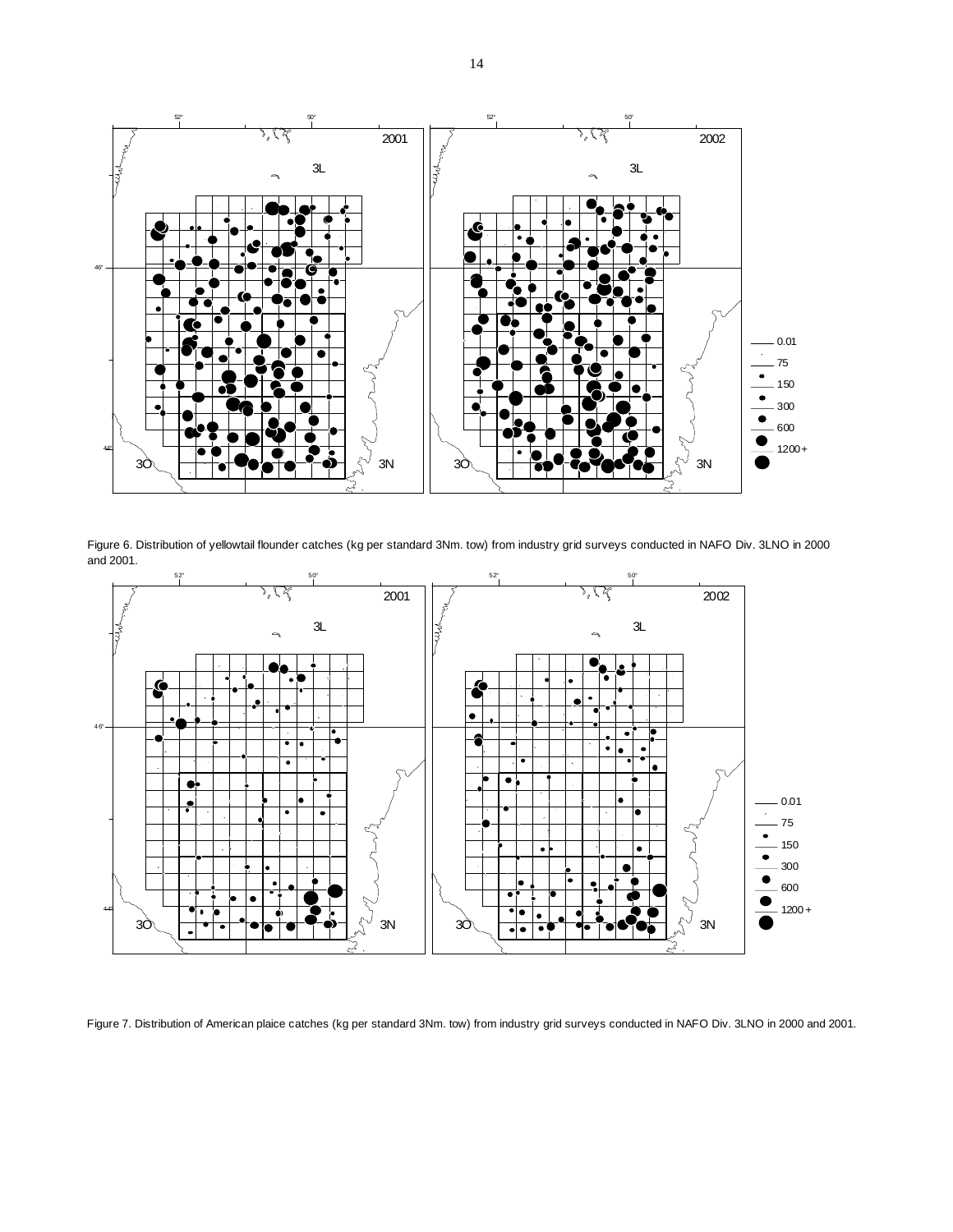

Figure 8. Distribution of atlantic cod catches (kg per standard 3Nm. tow) from industry grid surveys conducted in NAFO Div. 3LNO in 2000 and 2001.



Figure 9. Distribution of thorny skate catches (kg per standard 3Nm. tow) from industry grid surveys conducted in NAFO Div. 3LNO in 2000 and 2001.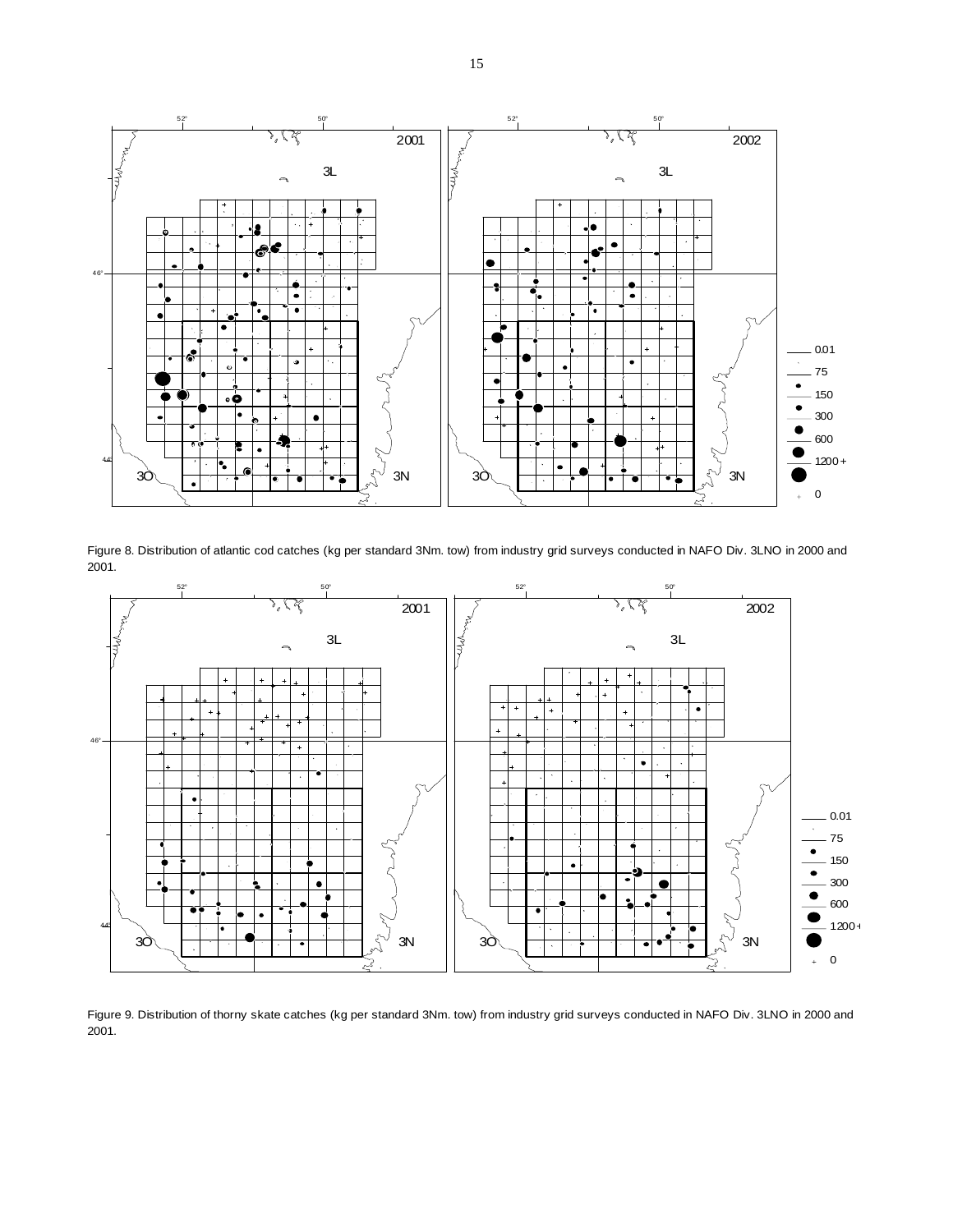|      |         |        |             |        |        |                                         |              |                   |        |                   |        | Yellowtail catch (kg/hr) and American plaice bycatch for July surveys. |              |                   |                   |                              |                   |                   |                     |              |              |        |
|------|---------|--------|-------------|--------|--------|-----------------------------------------|--------------|-------------------|--------|-------------------|--------|------------------------------------------------------------------------|--------------|-------------------|-------------------|------------------------------|-------------------|-------------------|---------------------|--------------|--------------|--------|
|      |         |        |             |        |        | Plaice bycatch < 5 % shaded             |              |                   |        |                   |        | Yellowtail catch >700kg/hr (√)                                         |              | Plaice            |                   |                              |                   |                   | bycatch <10% shaded |              |              |        |
|      |         | А      | в           | c      | D      | Е                                       | F            | G                 | н      | J                 | J      |                                                                        | А            | в                 | c                 | D                            | Е                 | F                 | G                   | н            | ı            | J      |
|      | 1<br>2  | ✓<br>✓ | ✓<br>×      | ✓<br>× | ✓<br>× | ✓<br>✓                                  | $\checkmark$ | ×                 | ×      | ×                 | ×      | 1<br>2                                                                 | v            | ×                 | $\checkmark$<br>× | ✓<br>×                       | ✓                 | V                 | ×                   | ×            | ×            | ×      |
|      | 3       | ✓      | ×           | ×      | ×      |                                         | ✓            | ×                 |        | ×                 |        | 3                                                                      | ✓            | ×                 | ×                 | ×                            |                   | ✓                 | ×                   |              | ×            |        |
|      | 4       |        | ×           | ×      | ×      | ✓                                       | $\checkmark$ | ✓                 | ×      |                   | ×      | 4                                                                      |              | ×                 | ×                 | ×                            | ✓                 | ✓                 | ✓                   | ×            |              | ×      |
| 996  | 5<br>6  | ✓      | ✓           | ✓      | ✓<br>✓ | ✓                                       | ✓<br>✓       | ×                 | ×<br>× | ×                 | ×      | 5<br>6                                                                 | $\checkmark$ |                   | $\checkmark$      | $\checkmark$<br>✓            | $\checkmark$      | ✓<br>✓            | ×                   | ×<br>×       | ×            | ×      |
|      | 7       | ×      | $\mathbf x$ | ×      | ×      | ✓                                       | ✓            | ✓                 | ×      | ✓                 |        | 7                                                                      | ×            | ×                 | ×                 | ×                            | $\checkmark$      | v                 | ✓                   | ×            | ✓            |        |
|      | 8       | ×      | ×           | ×      | ×      | ✓                                       | ✓            | ✓                 | ✓      | ×                 | ×      | 8                                                                      | ×            | ×                 | ×                 | ×                            | ✓                 | ✓                 | ✓                   |              | ×            | ×      |
|      | 9<br>10 | ×<br>× | ×<br>×      | ×<br>✓ | ×<br>× | ×<br>×                                  | ✓<br>×       | ✓<br>×            | ×<br>✓ | ✓<br>✓            | ×<br>× | 9<br>10                                                                | ×<br>×       | ×<br>×            | ×<br>✓            | ×<br>×                       | ×<br>×            | ✓<br>×            | ✓<br>×              | ×<br>✓       | ✓<br>✓       | ×<br>× |
|      |         |        |             |        |        |                                         |              |                   |        |                   |        |                                                                        |              |                   |                   |                              |                   |                   |                     |              |              |        |
|      |         | Α<br>✓ | в<br>√      | c<br>× | D<br>✓ | Е<br>✓                                  | F<br>×       | G<br>×            | н      | I<br>×            | J      |                                                                        | A            | в                 | с<br>×            | D<br>✓                       | Е<br>✓            | F<br>×            | G<br>×              | н            | ı<br>×       | J      |
|      | 1<br>2  | ×      | ×           | ×      | ×      | ✓                                       | ×            |                   | ✓      |                   | ×      | 1<br>2                                                                 | ×            | ×                 | ×                 | ×                            | ✓                 | ×                 |                     | ✓            |              | ×      |
|      | 3       | ×      | ✓           | ×      | ×      | ×                                       |              | ×                 |        | J                 |        | 3                                                                      | ×            | $\checkmark$      | ×                 | ×                            | ×                 |                   | ×                   |              | J            |        |
|      | 4<br>5  | ×      | ×           | ×<br>× | ×<br>× | ×<br>×                                  | ✓<br>✓       | ×<br>×            | ×<br>× | ×                 | ×      | 4<br>5                                                                 | ×            | ×                 | ×<br>×            | ×<br>×                       | ×<br>×            | v                 | ×<br>×              | ×<br>×       | ×            | ×      |
| 1997 | 6       |        | ×           |        | v      | ×                                       | $\checkmark$ | ✓                 | ×      |                   | ×      | 6                                                                      |              | ×                 |                   | ✓                            | ×                 |                   | ✓                   | ×            |              | ×      |
|      | 7       | ✓      | ×           | ✓      | ×      | ×                                       | ✓            | ✓                 | ✓      | ✓                 |        | 7                                                                      | ✓            | ×                 | ✓                 | ×                            | ×                 | ✓                 | ✓                   | ✓            | ✓            |        |
|      | 8<br>9  | ×<br>× | ✓<br>×      | ✓<br>× | ×<br>× | ×<br>×                                  | ×<br>×       | ✓<br>×            | ×<br>× | ✓<br>×            | ×<br>× | 8<br>9                                                                 | ×<br>×       | ✓<br>×            | ✓<br>×            | ×<br>×                       | ×<br>×            | ×<br>×            | ✓<br>×              | ×<br>×       | ✓<br>×       | ×<br>× |
|      | 10      | ×      | ×           | ✓      | ×      | ×                                       | ×            | ×                 | ×      | ×                 | ×      | 10                                                                     | ×            | ×                 | ✓                 | ×                            | ×                 | ×                 | ×                   | ×            | ×            | ×      |
|      |         |        |             |        |        |                                         |              |                   |        |                   |        |                                                                        |              |                   |                   |                              |                   |                   |                     |              |              |        |
|      | 1       | А<br>✓ | в<br>✓      | c<br>× | D      | Е<br>✓                                  | F            | G<br>×            | н      | J<br>✓            | J      | 1                                                                      | А            | в<br>✓            | c<br>×            | D                            | Ε<br>$\checkmark$ | F                 | G<br>×              | н            | L<br>J       |        |
|      | 2       | ×      | ×           | ×      | ×      | ✓                                       | ✓            |                   | ✓      |                   | ×      | 2                                                                      | ×            | ×                 | ×                 | ×                            | ✓                 | ✓                 |                     | ✓            |              | ×      |
|      | 3<br>4  | ✓      | ✓<br>×      | ×      | ×<br>× | ×<br>×                                  | ✓<br>✓       | ✓<br>✓            | ✓      | ×                 |        | 3<br>4                                                                 | ✓            | $\checkmark$<br>× | ×                 | ×<br>×                       | ×<br>×            | $\checkmark$<br>✓ | ✓<br>✓              | $\checkmark$ | ×            |        |
| 1998 | 5       | ×      |             | ×      | ✓      | ×                                       | ✓            | ✓                 | ✓      | ✓                 |        | 5                                                                      | ×            |                   | ×                 | ✓                            | ×                 | ✓                 | ✓                   | ✓            | ✓            |        |
|      | 6       |        | $\mathbf x$ |        | ✓      | ✓                                       | ✓            | √                 | ✓      |                   |        | 6                                                                      |              | ×                 |                   |                              |                   |                   | ✓                   | ✓            |              |        |
|      | 7<br>8  | ×<br>× | ×<br>×      | ✓<br>× | ✓<br>× | ✓<br>✓                                  | ✓<br>✓       | ✓<br>✓            | √<br>✓ | ✓<br>✓            | ×      | 7<br>8                                                                 | ×<br>×       | ×<br>×            | ×                 | ×                            | ✓                 | ✓                 | ✓<br>✓              | ✓<br>✓       | ✓<br>✓       | ×      |
|      | 9       | ×      | ×           | ×      | ✓      |                                         | v            | ✓                 | ×      | ✓                 | ×      | 9                                                                      | ×            | ×                 | ×                 | ✓                            |                   |                   | v                   | ×            | ر            | ×      |
|      | 10      | ×      | ×           | ×      |        | ×                                       |              |                   | ×      | ×                 | ×      | 10                                                                     | ×            | ×                 | ×                 |                              | ×                 |                   |                     | ×            | ×            | ×      |
|      |         | A      | в           | c      | D      | Е                                       | F            | G                 | H      | ı                 | J      |                                                                        | A            | в                 | c                 | D                            | Е                 | F                 | G                   | H            | ı            |        |
|      | 1       | ✓      |             |        | ✓      | ✓                                       |              | ×                 |        | ✓                 |        | 1                                                                      | J            |                   |                   | $\checkmark$                 | $\checkmark$      |                   | ×                   |              | v            |        |
|      | 2<br>3  | ×<br>× | ×<br>×      | ×<br>× | ×      | $\overline{\checkmark}$<br>$\checkmark$ | ×<br>✓       | ×                 | ✓      | ×                 |        | 2<br>3                                                                 | ×<br>×       | ×<br>×            | ×<br>×            | ×                            | J                 | ×<br>✓            | ×                   | J            | ×            |        |
|      | 4       |        | ×           | ×      | ×      | ×                                       | ×            | ×                 | ×      |                   |        | 4                                                                      |              | ×                 | ×                 | ×                            | ×                 | ×                 | ×                   | ×            |              |        |
| 99   | 5       | ✓      |             | ×      | ×      |                                         | ×            | ×                 |        |                   |        | 5                                                                      |              |                   | ×                 | ×                            |                   | ×                 | ×                   |              |              |        |
|      | 6<br>7  | ×      | ×<br>×      | ✓      | ×<br>✓ | ×                                       | ✓            | ×                 |        |                   | ×      | 6<br>7                                                                 | ×            | ×<br>×            |                   | ×<br>J                       | ×                 | ✓                 | ×                   |              |              | ×      |
|      | 8       | ×      | ×           | ✓      | ✓      | ✓                                       | √            |                   | ×      |                   | ×      | 8                                                                      | ×            | ×                 | v                 | ✓                            | ✓                 | √                 |                     | ×            |              | ×      |
|      | 9<br>10 | ×<br>× | ×<br>×      | ✓<br>× | ×<br>× | ×<br>×                                  | ✓<br>×       | ×                 | ×      | ×                 |        | 9<br>10                                                                | ×<br>×       | ×<br>×            | ✓<br>×            | ×<br>×                       | ×<br>×            | ✓<br>×            | ×                   | ×            | ×            |        |
|      |         |        |             |        |        |                                         |              |                   |        |                   |        |                                                                        |              |                   |                   |                              |                   |                   |                     |              |              |        |
|      | 1       | А<br>✓ | в           | c      | D<br>V | Е<br>v                                  | F            | G<br>×            | н      | ı<br>×            | J      | 1                                                                      | А<br>✓       | в                 | c                 | D<br>✓                       | Е<br>✓            | F                 | G<br>×              | н            | ı<br>×       |        |
|      | 2       | ✓      | ×           | ×      | ×      | ×                                       | ×            |                   | V      |                   | ✓      | 2                                                                      | ✓            | ×                 | ×                 | ×                            | ×                 | ×                 |                     | ✓            |              | V      |
|      | 3       | ✓      | ✓           | ×      |        |                                         |              | ×                 |        | ✓                 |        | 3                                                                      | ✓            | ✓                 | ×                 |                              |                   |                   | ×                   |              | ✓            |        |
|      | 4<br>5  | ×      | ×           | ×<br>✓ | ×<br>✓ |                                         | ✓            | $\checkmark$<br>✓ | ×<br>✓ |                   | ×      | 4<br>5                                                                 | ×            | ×                 | ×<br>V            | ×<br>$\overline{\checkmark}$ |                   | ✓<br>$\checkmark$ | $\checkmark$        | ×<br>✓       |              | ×      |
| 2000 | 6       |        | ×           |        | ✓      | ✓                                       | ✓            |                   | ✓      |                   | ×      | 6                                                                      |              | ×                 |                   | ✓                            | ✓                 | ✓                 |                     | ✓            |              | ×      |
|      | 7       | ×      |             | J      | J      |                                         |              | ×                 |        | ×                 |        | 7                                                                      | ×            |                   | ✓                 | ✓                            |                   |                   | $\mathbf{x}$        |              | $\mathbf{x}$ |        |
|      | 8<br>9  | ×      | ×<br>×      | ×      | ×<br>✓ | ×<br>×                                  | ٧<br>v       | ✓<br>✓            | ×<br>✓ | ×                 | ×<br>× | 8<br>9                                                                 | ×            | ×<br>×            | ×                 | ×<br>✓                       | ×<br>×            | ✓<br>✓            | V<br>✓              | ×<br>✓       | ×            | ×<br>× |
|      | 10      |        | ×           | ✓      | ✓      | ✓                                       | ✓            |                   |        | ✓                 |        | 10                                                                     |              | ×                 | ✓                 | ✓                            | ✓                 | ✓                 |                     |              | ✓            |        |
|      |         | A      | в           | c      | D      | Ε                                       | F            | G                 | H      | I                 | J      |                                                                        | A            | в                 | c                 | D                            | Е                 | F                 | G                   | H            | ı            | J      |
|      | 1       | ✓      | ×           | ×      |        | ✓                                       |              | ×                 |        | ×                 |        | 1                                                                      |              | ×                 | ×                 |                              | ✓                 |                   | ×                   |              | ×            |        |
|      | 2       | ✓      | ×<br>✓      |        | ×      | ✓                                       | ✓            | ✓                 | ✓      |                   | ×      | 2                                                                      |              | ×                 |                   | ×                            | ✓                 | ✓                 | ✓                   | ✓            |              | ×      |
|      | 3<br>4  | ✓      | ×           | ×      | ×<br>√ | ✓                                       | $\checkmark$ | ✓                 | ×      | ×                 | ×      | 3<br>4                                                                 | ✓            | ✓<br>×            | ×                 | ×<br>✓                       | ✓                 | ✓                 | ✓                   | ×            | ×            | ×      |
| 2001 | 5       | ×      |             | ×      | ✓      | ✓                                       | ✓            | ✓                 | ✓      |                   |        | 5                                                                      | ×            |                   | ×                 | $\checkmark$                 | ✓                 | ✓                 | ✓                   | ✓            |              |        |
|      | 6<br>7  | ✓      | ✓<br>×      | ×      |        | ✓<br>✓                                  | ✓<br>✓       | ×                 | ×      | ✓                 | ×      | 6<br>7                                                                 | ✓            | ✓<br>×            | ×                 | ✓                            | ✓<br>✓            | ✓<br>✓            | ×                   | ×            | V            | ×      |
|      | 8       | ×      | ×           | ×      | ✓      | ✓                                       | ✓            | ✓                 | ✓      |                   | ×      | 8                                                                      | ×            | ×                 | ×                 | ✓                            | ✓                 | ✓                 | ✓                   | ✓            |              | ×      |
|      | 9       | ×      | ×           | ×      | √      |                                         | ×            | ✓                 | ×      | ✓                 | ×      | 9                                                                      | ×            | ×                 | ×                 | ✓                            |                   | ×                 | ✓                   | ×            | ✓            | ×      |
|      | 10      | ×      | ×           | ×      |        | ✓                                       | ✓            | ×                 |        | ×                 | ×      | 10                                                                     | ×            | ×                 | ×                 |                              | ✓                 | ✓                 | ×                   |              | ×            | ×      |
|      |         | Α      | в           | c      | D      | Ε                                       | F            | G                 | н      | I                 | J      |                                                                        | А            | в                 | c                 | D                            | Е                 | F                 | G                   | н            | I            | J      |
|      | 1       | ✓      | ×<br>×      | ✓      | ✓<br>× | ×<br>×                                  | ✓            | ×                 | ✓      | ×                 | ×      | 1                                                                      | ✓            | ×<br>×            | ✓                 | $\checkmark$<br>×            | ×<br>×            | ✓                 | ×                   | ✓            | ×            | ×      |
|      | 2<br>3  | ✓      |             | ✓      | ✓      | $\checkmark$                            | ×            | ×                 |        | ✓                 |        | 2<br>3                                                                 | ✓            |                   | ✓                 | $\checkmark$                 | ✓                 | ×                 | ×                   |              | ✓            |        |
|      | 4       |        | ×           | ✓      | ✓      | $\checkmark$                            | ✓            | $\checkmark$      | ×      |                   | ×      | 4                                                                      |              | ×                 | ✓                 | $\checkmark$                 | $\checkmark$      | ✓                 | $\checkmark$        | ×            |              | ×      |
| 2002 | 5<br>6  | ✓      | ✓           | ✓      | ✓      | ✓                                       | ✓<br>✓       | ✓<br>✓            | ×<br>✓ | ×                 | ×      | 5<br>6                                                                 | ✓            | ✓                 | ✓                 | $\checkmark$                 | ✓                 | ✓<br>✓            | ✓<br>✓              | ×<br>✓       | ×            | ×      |
|      | 7       | ✓      | ×           | ×      |        | ✓                                       | ✓            | ✓                 | ✓      | ✓                 |        | 7                                                                      | ✓            | ×                 | ×                 |                              | ✓                 | ✓                 | ✓                   | ✓            |              |        |
|      | 8       | ×      | ✓           | ×      | ✓      |                                         | ✓            | ✓                 | ✓      | ✓                 | ×      | 8                                                                      | ×            | ✓                 | ×                 | ✓                            |                   | ✓                 | ✓                   | ✓            | ✓            | ×      |
|      | 9<br>10 | ×<br>× | ×<br>×      | ×<br>× | ✓<br>✓ | ✓<br>✓                                  | ✓<br>✓       | ✓<br>✓            | ✓<br>✓ | ✓<br>$\checkmark$ | ✓<br>✓ | 9<br>10                                                                | ×<br>×       | ×<br>×            | ×<br>×            | ✓<br>✓                       | ✓<br>✓            | ✓<br>✓            | ✓<br>✓              | ✓<br>✓       | ✓<br>✓       | ✓<br>✓ |
|      |         |        |             |        |        |                                         |              |                   |        |                   |        |                                                                        |              |                   |                   |                              |                   |                   |                     |              |              |        |

Fig. 10. Grid plots showing whether or not yellowtail catch >700 kg/hr ( $\checkmark$  or  $\checkmark$ ) and American plaice by-catch less than 5% or 10% at this catch level (shaded blocks) for July surveys.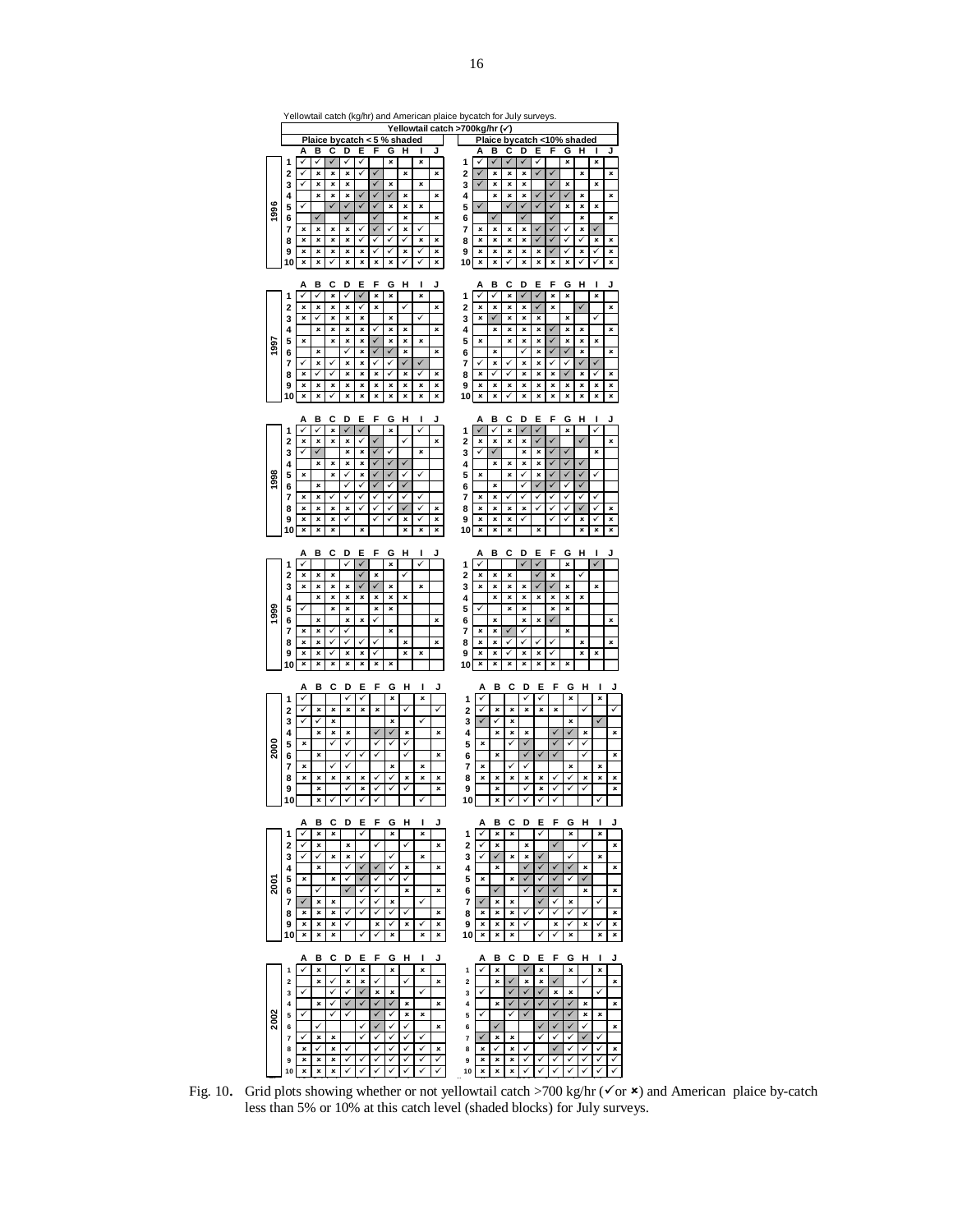|                                 |                |        |                   |        |         |                   |        |        |        |        |        | <u>Yellowtail catch &gt;500kg/hr</u> |                   |        | び                 |              |                   |                         |                   |                         |              |        |
|---------------------------------|----------------|--------|-------------------|--------|---------|-------------------|--------|--------|--------|--------|--------|--------------------------------------|-------------------|--------|-------------------|--------------|-------------------|-------------------------|-------------------|-------------------------|--------------|--------|
|                                 |                |        | Plaice            |        | bycatch |                   | 5      | %      | shaded |        |        |                                      | Рlа               |        | bycat             |              | h                 | 0%                      |                   | haded                   |              |        |
|                                 | 1              | Α      | в<br>✓            | c<br>✓ | D       | Е<br>✓            | F      | G      | н      | ı<br>× | J      | 1                                    | Α                 | в<br>✓ | c<br>✓            | D            | Е                 | F                       | G<br>✓            | н                       | ı<br>×       | J      |
|                                 | 2              | ✓      | ×                 | ×      | ×       | ✓                 |        |        | ✓      |        | ×      | $\overline{a}$                       | ✓                 | ×      | ×                 | ×            |                   |                         |                   | ✓                       |              | ×      |
|                                 | 3              | ✓      | ✓                 | ×      | ×       |                   |        | ×      |        | ×      |        | 3                                    | $\checkmark$      | ✓      | ×                 | ×            |                   |                         | ×                 |                         | ×            |        |
|                                 | 4              |        | ×                 | ×      | ✓       |                   |        |        | ×      |        | ×      | 4                                    |                   | ×      | ×                 |              |                   |                         |                   | ×                       |              | ×      |
| 1996                            | 5              | ✓      |                   | ✓      | ✓<br>J  | ✓                 |        |        | ×      | ×      |        | 5                                    | ✓                 | J      | ✓                 |              |                   |                         |                   | ×                       | ×            |        |
|                                 | 6<br>7         | ✓      | $\checkmark$<br>× | ✓      | ✓       | ✓                 | J<br>✓ | ✓      | ×<br>× | ✓      | ×      | 6<br>7                               | ✓                 | ×      | ✓                 | ✓            | ✓                 | ✓                       | ✓                 | ×<br>×                  | ✓            | ×      |
|                                 | 8              | ×      | ✓                 | ×      | ×       | ✓                 |        |        | ✓      | ×      | ✓      | 8                                    | ×                 | ✓      | ×                 | ×            |                   |                         |                   |                         | ×            |        |
|                                 | 9              | ×      | ×                 | ×      |         | ✓                 |        |        | ×      |        | ×      | 9                                    | ×                 | ×      | ×                 |              |                   |                         |                   | ×                       |              | ×      |
|                                 | 10             | ×      | ×                 | ✓      | ×       | ∕                 | ×      |        |        |        | ✓      | 10                                   | ×                 | ×      | ✓                 | ×            | ✓                 | ×                       |                   |                         |              | ✓      |
|                                 |                |        |                   |        |         |                   |        |        |        |        |        |                                      |                   |        |                   |              |                   |                         |                   |                         |              |        |
|                                 | 1              | Α<br>✓ | в<br>✓            | c<br>✓ | D<br>✓  | Е<br>✓            | F<br>× | G<br>✓ | н      | I<br>× | J      | 1                                    | Α<br>✓            | в<br>✓ | c<br>✓            | D<br>✓       | Е<br>✓            | F<br>×                  | G<br>$\checkmark$ | н                       | ı<br>×       | J      |
|                                 | 2              | ×      | ×                 | ×      | ×       | ✓                 | ✓      |        | ✓      |        | ✓      | 2                                    | ×                 | ×      | ×                 | ×            | ✓                 | $\overline{\checkmark}$ |                   | $\overline{\checkmark}$ |              | ✓      |
|                                 | 3              | ✓      | ✓                 | ✓      | ×       | ×                 |        | ✓      |        | ✓      |        | 3                                    | ✓                 |        |                   | ×            | ×                 |                         |                   |                         | ✓            |        |
|                                 | 4              |        | ×                 | ×      | ✓       | ×                 | ✓      | ×      | ✓      |        | ×      | 4                                    |                   | ×      | ×                 |              | ×                 |                         | ×                 | ✓                       |              | ×      |
| 1997                            | 5              | ×      |                   | ✓      | ✓<br>✓  | ×                 |        |        | ✓      | ✓      |        | 5                                    | ×                 | Í      | ✓                 | ✓            | ×                 |                         |                   |                         |              |        |
|                                 | 6<br>7         | ✓      | ✓<br>✓            | ✓      | ×       | ✓<br>✓            | ✓      | ✓      |        |        | ×      | 6<br>7                               | ✓                 | ✓      |                   | ×            | ✓                 |                         |                   |                         |              | ×      |
|                                 | 8              | ✓      | ✓                 | ✓      | ×       | ✓                 | ✓      | ✓      | ✓      | ✓      | ×      | 8                                    | ✓                 | ✓      | ✓                 | ×            | ✓                 | ✓                       |                   |                         | ✓            | ×      |
|                                 | 9              | ×      | ✓                 | ×      | ✓       | ✓                 | ×      | ✓      | ×      | ×      | ×      | 9                                    | ×                 | ✓      | ×                 | ✓            |                   | ×                       |                   | ×                       | ×            | ×      |
|                                 | 10             | ×      | ×                 | ✓      | ×       | ×                 | ✓      | ×      | ✓      | ✓      | ×      | 10                                   | ×                 | ×      | ✓                 | ×            | ×                 | ✓                       | ×                 |                         | ✓            | ×      |
|                                 |                |        |                   |        |         |                   |        |        |        |        |        |                                      |                   |        |                   |              |                   |                         |                   |                         |              |        |
|                                 | 1              | Α<br>✓ | в<br>✓            | c<br>✓ | D       | Е                 | F      | G<br>× | н      | ı<br>✓ | J      | 1                                    | А<br>$\checkmark$ | в<br>✓ | c<br>$\checkmark$ | D            | Е<br>$\checkmark$ | F                       | G<br>×            | н                       | I<br>✓       | J      |
|                                 | 2              | ×      | ×                 | ×      | ×       | ✓                 | ✓      |        | ✓      |        | ×      | 2                                    | ×                 | ×      | ×                 | ×            | $\checkmark$      | ✓                       |                   | ✓                       |              | ×      |
|                                 | 3              | ✓      | $\checkmark$      |        | ×       | J                 | V      | ✓      |        | ✓      |        | 3                                    | ✓                 | J      |                   | ×            | $\checkmark$      | $\checkmark$            | $\checkmark$      |                         | ✓            |        |
|                                 | 4              | ×      | ×                 | ×<br>✓ | ✓       | ×                 |        |        | ✓      | ✓      |        | 4                                    | ×                 | ×      | ×<br>✓            |              | ×                 |                         |                   |                         | ✓            |        |
| 1998                            | 5<br>6         |        | ✓                 |        | Ī       | ✓                 | ✓      |        | J      |        |        | 5<br>6                               |                   | ✓      |                   | ✓            | $\checkmark$      |                         |                   |                         |              |        |
|                                 | 7              | ∕      | ×                 | ✓      |         |                   |        |        |        |        |        | 7                                    | ✓                 | ×      |                   |              |                   |                         |                   |                         |              |        |
|                                 | 8              | ×      | ✓                 | ×      | ✓       | ✓                 | ✓      |        |        | ✓      | ×      | 8                                    | ×                 |        | ×                 |              | V                 | ✓                       |                   |                         |              | ×      |
|                                 | 9              | ×      | ×                 | ✓      | ✓       |                   | ✓      | ✓      | ×<br>✓ | ✓<br>✓ | ×      | 9                                    | ×                 | ×      | ✓                 |              |                   | ✓                       | ✓                 | ×<br>✓                  | ✓<br>✓       | ×      |
|                                 | 10             | ×      | ×                 | ✓      |         | ✓                 |        |        |        |        | ×      | 10                                   | ×                 | ×      |                   |              |                   |                         |                   |                         |              | ×      |
|                                 |                | Α      | в                 | c      | D       | Е                 | F      | G      | Н      | ı      | J      |                                      | Α                 | в      | c                 | D            | Е                 | F                       | G                 | н                       | ı            | J      |
|                                 | 1              | ✓      |                   |        | ✓       | $\checkmark$      |        | ×      |        | ✓      |        | 1                                    | ✓                 |        |                   | ✓            | $\checkmark$      |                         | ×                 |                         | ✓            |        |
|                                 | $\overline{2}$ | ×      | ×                 | ✓      |         | J                 | ✓      |        | ✓      |        |        | 2                                    | ×                 | ×      | J                 |              | ✓                 | J                       |                   | ✓                       |              |        |
|                                 | 3              | ✓      | ×<br>×            | ×<br>✓ | ×<br>×  | ✓                 | ✓      | ✓      | ×      | ×      |        | 3                                    | ✓                 | ×<br>× | ×                 | ×<br>×       | ✓                 | $\checkmark$            | ✓                 | ×                       | ×            |        |
|                                 | 4<br>5         |        |                   |        | ✓       |                   |        |        |        |        |        | 4<br>5                               | ✓                 |        |                   |              |                   |                         |                   |                         |              |        |
|                                 |                |        |                   |        |         |                   |        |        |        |        |        |                                      |                   |        |                   |              |                   |                         |                   |                         |              |        |
|                                 |                |        | ✓                 | ×      | ✓       | ╱                 | ×<br>✓ | ×      |        |        | ×      |                                      |                   | ✓      | ×                 |              | ✓                 | ×<br>✓                  | ×                 |                         |              | ×      |
|                                 | 6<br>7         | J      | ×                 | ✓      | ر       |                   |        | ✓      |        |        |        | 6<br>7                               | J                 | ×      |                   |              |                   |                         | ✓                 |                         |              |        |
|                                 | 8              | ✓      |                   | ✓      | ✓       |                   | ✓      |        | ×      |        | ×      | 8                                    | ✓                 |        |                   | ✓            | ✓                 | ✓                       |                   | ×                       |              | ×      |
|                                 | 9              | ×      | ×                 | ✓      | ✓       | ✓                 | ✓      |        | ×      | ×      |        | 9                                    | ×                 | ×      | ✓                 | ✓<br>✓       | ✓                 | ✓                       |                   | ×                       | ×            |        |
|                                 | 10             | ×      | ×                 | ✓      | ✓       | ✓                 | ✓      | ×      |        |        |        | 10                                   | ×                 | ×      | ✓                 |              | ✓                 | ✓                       | ×                 |                         |              |        |
|                                 |                | Α      | в                 | c      | D       | E                 | F      | G      | Н      | ı      | J      |                                      | Α                 | в      | c                 | D            | E                 | F                       | G                 | н                       | I            | J      |
|                                 | 1              | ✓<br>✓ | $\pmb{\times}$    | ×      | ✓<br>×  | ×                 | ✓      | ×      | ✓      | ×      | ✓      | 1                                    | ✓<br>✓            | ×      | ×                 | ✓<br>×       | ✓<br>×            | ✓                       | ×                 | ✓                       | ×            | ✓      |
|                                 | 2<br>3         | ✓      | V                 | ×      |         |                   |        | ✓      |        | ✓      |        | 2<br>3                               | $\checkmark$      | ✓      | ×                 |              |                   |                         | ✓                 |                         | $\checkmark$ |        |
|                                 | 4              |        | ×                 | ✓      | ✓       |                   |        |        |        |        | ×      | 4                                    |                   | ×      | ✓                 |              |                   |                         |                   |                         |              | ×      |
|                                 | 5              | ×      |                   | ✓      | ✓       | ✓                 | ✓      | ✓      | ✓      |        |        | 5                                    | ×                 |        | ✓                 |              |                   | $\checkmark$            | ✓                 |                         |              |        |
|                                 | 6<br>7         | ×      | ×                 | ✓      | ✓       |                   | ✓      | ×      | 7      |        | ×      | 6<br>7                               | ×                 | ×      | ✓                 |              |                   |                         | ×                 | ✓                       |              | ×      |
|                                 | 8              | ×      | ×                 | ×      | ✓       |                   | v      | ✓      | ✓      | ✓      | ×      | 8                                    | ×                 | ×      | ×                 | ✓            |                   | v                       | ✓                 | ✓                       |              | ×      |
|                                 | 9              |        | ×                 |        | ✓       | ✓                 |        | 7      | Ī      |        | ×      | 9                                    |                   | ×      |                   |              |                   |                         | ✓                 |                         |              | ×      |
|                                 | 10             |        | ×                 | ✓      |         | ✓                 |        |        |        |        |        | 10                                   |                   | ×      |                   |              | ✓                 |                         |                   |                         |              |        |
|                                 |                | Α      | в                 | C      | D       | Е                 | F      | G      | н      | I      | J      |                                      | А                 | в      | c                 | D            | Е                 | F                       | G                 | н                       | I            |        |
|                                 | 1              | ✓      | $\pmb{\times}$    | ✓      |         | ✓                 |        | ×      |        | ×      |        | 1                                    | ✓                 | ×      | ✓                 |              | ✓                 |                         | ×                 |                         | ×            |        |
|                                 | 2              | ✓      | ×                 |        | ×       |                   | ✓      |        | ✓      |        | ×      | 2                                    | ✓                 | ×      |                   | ×            |                   | $\overline{\checkmark}$ |                   | ✓                       |              | ×      |
|                                 | 3              | ✓      | ✓                 | ×      | ×<br>✓  | ✓                 |        | ✓      |        | ×      |        | 3                                    | ✓                 | ✓      | ×                 | ×            | ✓                 |                         | ✓                 |                         | ×            |        |
|                                 | 4              |        | ×                 | ✓      | ✓       |                   | ✓      | ✓      | ✓      |        | ×      | 4                                    |                   | ×      | ✓                 | $\checkmark$ | ✓                 | ✓                       | ✓                 | ✓                       |              | ×      |
|                                 | 5<br>6         | ×      | ✓                 |        | ✓       | $\checkmark$<br>✓ | ✓      |        | ✓      |        | ×      | 5<br>6                               | ×                 | ✓      |                   | ✓            | ✓                 | ✓                       |                   | ✓                       |              | ×      |
|                                 | 7              | ✓      | ✓                 | ✓      |         | ✓                 | ✓      | ✓      |        | ✓      |        | 7                                    | $\checkmark$      | ✓      | ✓                 |              | $\checkmark$      | ✓                       | ✓                 |                         | ✓            |        |
|                                 | 8              | ✓      | ✓                 | ×      | ✓       | ✓                 | ✓      | ✓      | ✓      |        | ×      | 8                                    | ✓                 | ✓      | ×                 | ✓            | ✓                 | ✓                       | ✓                 | ✓                       |              | ×      |
|                                 | 9              | ×      | ×                 | ✓      | ✓       |                   | ✓<br>✓ | ✓      | ✓      | ✓<br>✓ | ×      | 9                                    | ×                 | ×      | ✓                 | ✓            |                   | ✓                       | ✓                 | ✓                       | ✓            | ×      |
|                                 | 10             | ×      | ×                 | ✓      |         | ✓                 |        | ✓      |        |        | ✓      | 10                                   | ×                 | ×      | ✓                 |              | ✓                 | 7                       | ✓                 |                         |              | ✓      |
|                                 |                | Α      | в                 | c      | D       | E                 | F      | G      | Н      | ı      | J      |                                      | Α                 | в      | c                 | D            | Е                 | F                       | G                 | н                       | ı            | J      |
|                                 | 1              | ✓      | ✓                 |        | ✓       | ✓                 |        | ×      |        | ✓      |        | 1                                    | ✓                 | ✓      |                   |              |                   |                         | ×                 |                         | ✓            |        |
|                                 | 2              |        | ×                 | ✓      | ✓       | ×                 | ✓      |        | ✓      |        | ×      | 2                                    |                   | ×      | ✓                 | ✓            | ×                 | ✓                       |                   | ✓                       |              | ×      |
|                                 | 3              | ✓      | ✓                 | ✓<br>✓ | ✓<br>✓  | ✓<br>✓            | ✓<br>✓ | ×<br>✓ | ✓      | ✓      |        | 3                                    | ✓                 | ✓      | ✓<br>✓            | ✓            | ✓<br>✓            | ✓                       | ×                 | ✓                       | ✓            |        |
|                                 | 4<br>5         | ✓      |                   | ✓      | ✓       |                   | ✓      | ✓      | ✓      | ✓      | ×      | 4<br>5                               | ✓                 |        | ✓                 | $\checkmark$ |                   | ✓                       |                   | ✓                       | ✓            | ×      |
|                                 | 6              |        | ✓                 |        |         | ✓                 | ✓      | ✓      | ✓      |        | ×      | 6                                    |                   | ✓      |                   |              | ✓                 | ✓                       | ✓                 | ✓                       |              | ×      |
|                                 | 7              | ✓      | ✓                 | ✓      |         | ✓                 | ✓      | ✓      | ✓      | ✓      |        | 7                                    | ✓                 | ✓      | ✓                 |              | ✓                 | ✓                       | ✓                 |                         |              |        |
| <b>S80</b><br>2000<br>ă<br>2002 | 8<br>9         | ✓<br>× | ✓<br>×            | ×<br>✓ | ✓       |                   | ✓      | ✓      | ✓      | ✓      | ×<br>✓ | 8<br>9                               | ✓<br>×            | ✓<br>× | ×                 |              |                   |                         | ✓                 | ✓                       |              | ×<br>✓ |

Fig. 11. Grid plots showing whether or not yellowtail catch >500 kg/hr ( $\checkmark$  or  $\checkmark$ ) and American plaice by-catch less than 5% or 10% at this catch level (shaded blocks) for July surveys.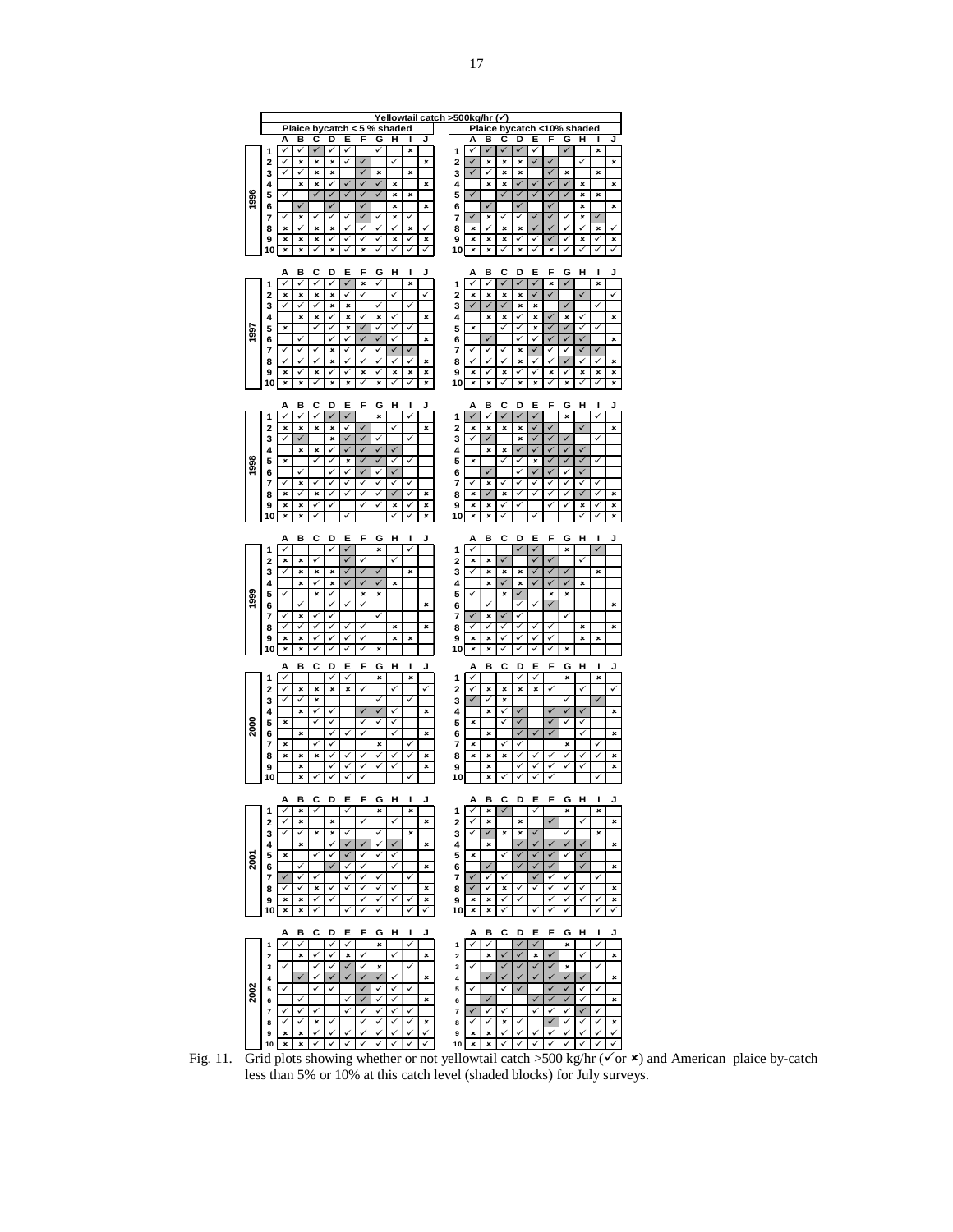

Figure 12. Length compostion of yellowtail flounder caught in the Atlantic Lindey July surveys (original grid) and expanded grid area (Aug plot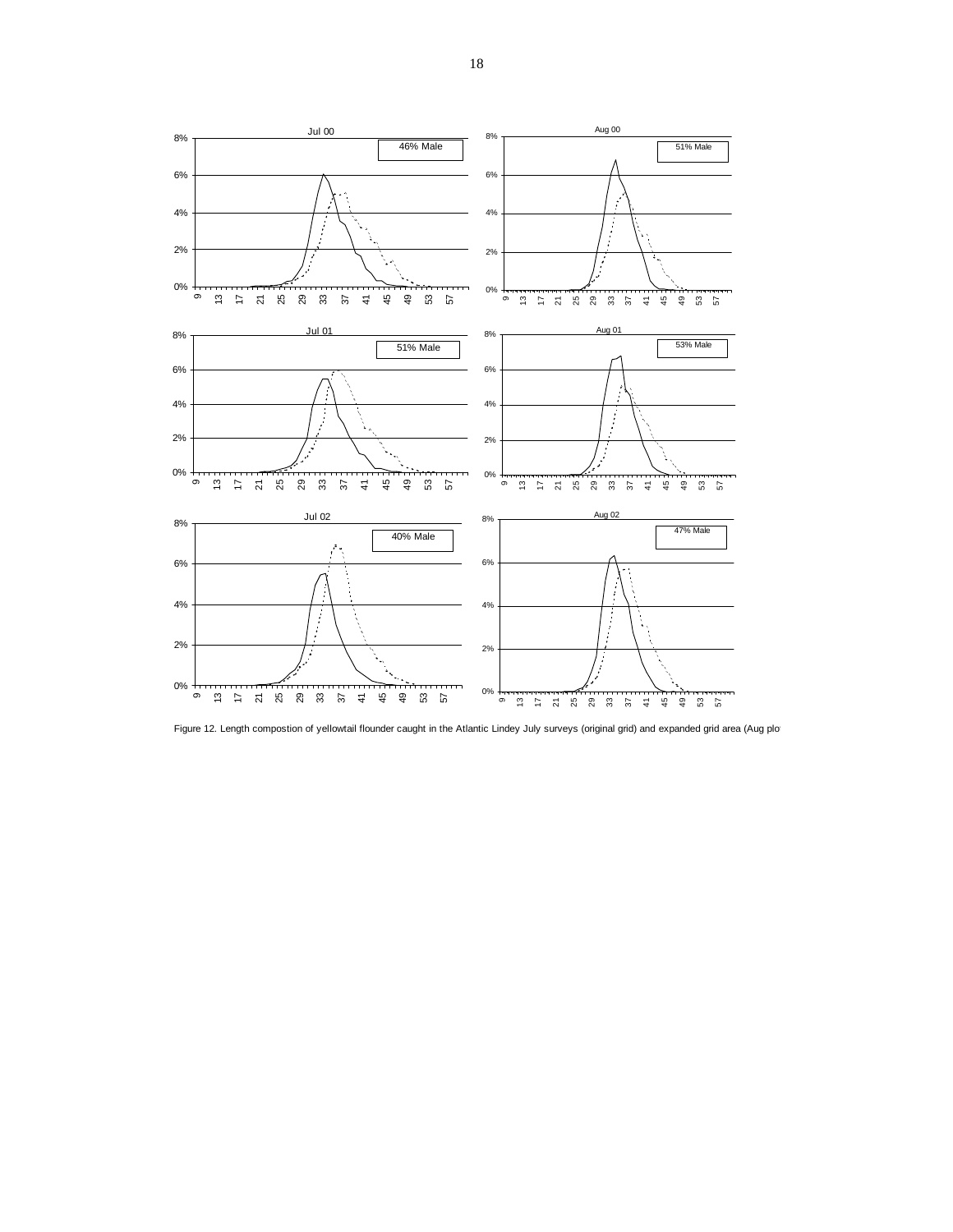